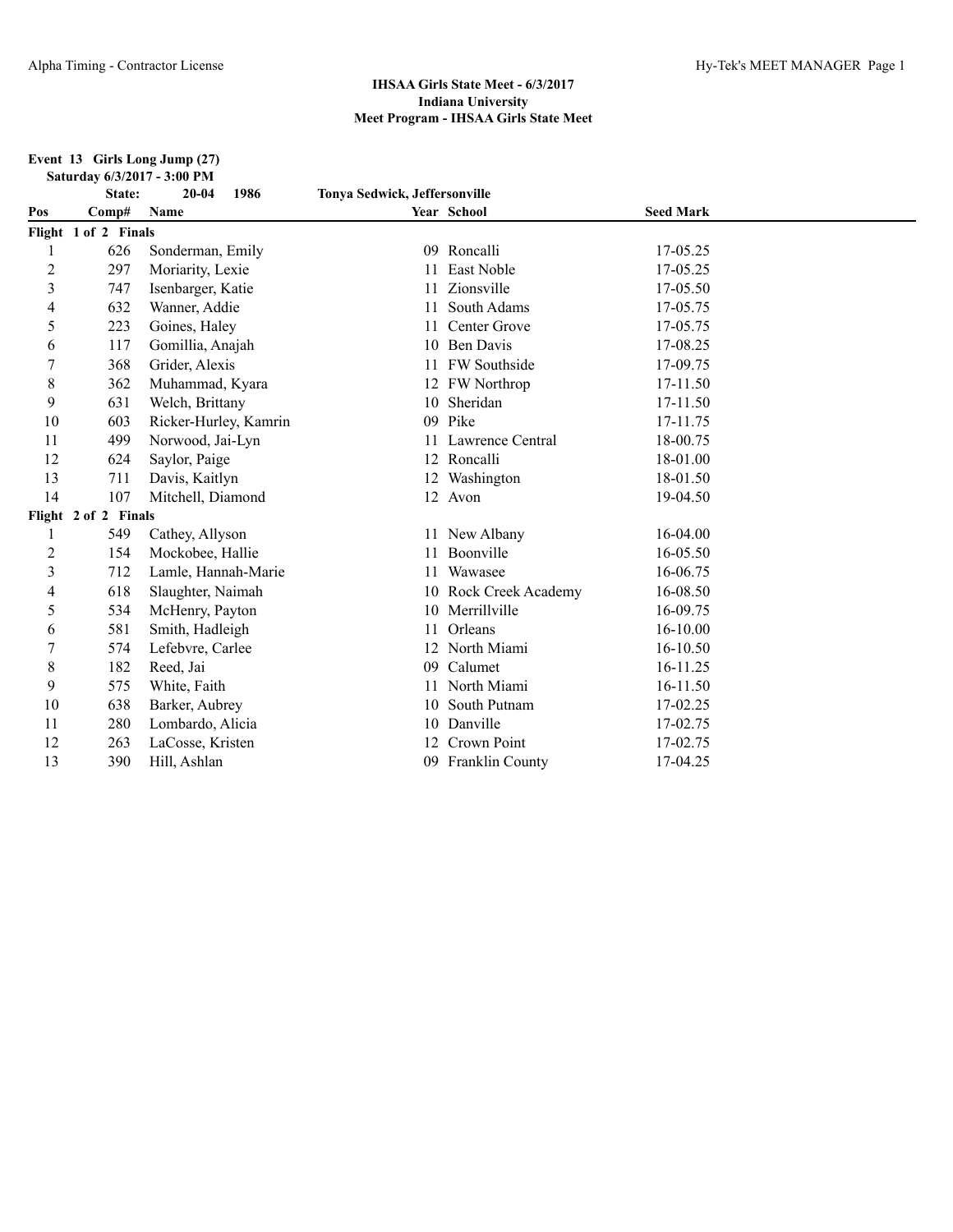**Event 14 Girls Discus Throw (27) Saturday 6/3/2017 - 3:00 PM**

|                | State:               | 168-06<br>2013         | <b>Adriana Brown, Lawrence Central</b> |                           |                  |  |
|----------------|----------------------|------------------------|----------------------------------------|---------------------------|------------------|--|
| Pos            | Comp#                | Name                   |                                        | Year School               | <b>Seed Mark</b> |  |
|                | Flight 1 of 2 Finals |                        |                                        |                           |                  |  |
|                | 551                  | Taylor, Kelsy          |                                        | 11 New Albany             | 114-08           |  |
| $\overline{c}$ | 309                  | Sanders, Zion          | 12                                     | Evansville Central        | 115-06           |  |
| 3              | 648                  | Tretter, Tori          | 11                                     | Southridge                | $115 - 10$       |  |
| 4              | 713                  | Manges, Alexis         | 12                                     | Wawasee                   | 117-04           |  |
| 5              | 299                  | Ware, Jordan           |                                        | <b>Elkhart Central</b>    | 117-06           |  |
| 6              | 613                  | Farley, Victoria       |                                        | 12 Portage                | 117-07           |  |
| 7              | 358                  | Barnes, Markalah       |                                        | 10 FW Northrop            | 118-08           |  |
| 8              | 381                  | Evans, Cassandra       | 09                                     | Franklin Central          | 118-11           |  |
| 9              | 397                  | Flora, Jennifer        | 12                                     | Greenfield-Central        | 120-01           |  |
| 10             | 616                  | Kem, Katie             |                                        | Rensselaer Central        | 120-02           |  |
| 11             | 740                  | Emberton, Reagan       | 10                                     | Whiteland Comm            | 120-07           |  |
| 12             | 181                  | Vaught, Trentity       | 12                                     | <b>Brownstown Central</b> | $121 - 11$       |  |
| 13             | 366                  | Tiney-Williams, Alicia |                                        | 11 FW Northrop            | 122-02           |  |
|                | Flight 2 of 2 Finals |                        |                                        |                           |                  |  |
| 1              | 564                  | Avant, KayJah          |                                        | 12 North Central          | 124-05           |  |
| 2              | 594                  | Hill, Sadie            |                                        | Perry Meridian            | 124-07.50        |  |
| 3              | 611                  | Horvath, Nicole        |                                        | 12 Plymouth               | 126-06           |  |
| 4              | 475                  | Truesdell, Kayla       |                                        | 10 Jennings County        | 126-06           |  |
| 5              | 676                  | Ochs, Madison          | 11                                     | Valparaiso                | 127-01           |  |
| 6              | 109                  | Nichols, Haley         | 09                                     | Avon                      | 127-08           |  |
|                | 507                  | Carter, Princess       |                                        | Lawrence North            | 130-03.50        |  |
| 8              | 576                  | Ball, Hannah           | 12                                     | North White               | 130-09           |  |
| 9              | 577                  | Heimlich, Maci         |                                        | North White               | 132-00           |  |
| 10             | 489                  | Fitch, Kloee           |                                        | 12 Lakeland               | 133-03           |  |
| 11             | 134                  | Walls, Elaina          |                                        | <b>Bloomington North</b>  | 134-11           |  |
| 12             | 106                  | Hopkins, Katrinia      |                                        | 12 Avon                   | 139-08           |  |
| 13             | 716                  | Harris, Kaia           | 12                                     | West Lafayette            | 143-00           |  |
| 14             | 479                  | Henderson, Essence     |                                        | 12 Lafayette Jeff         | 146-10           |  |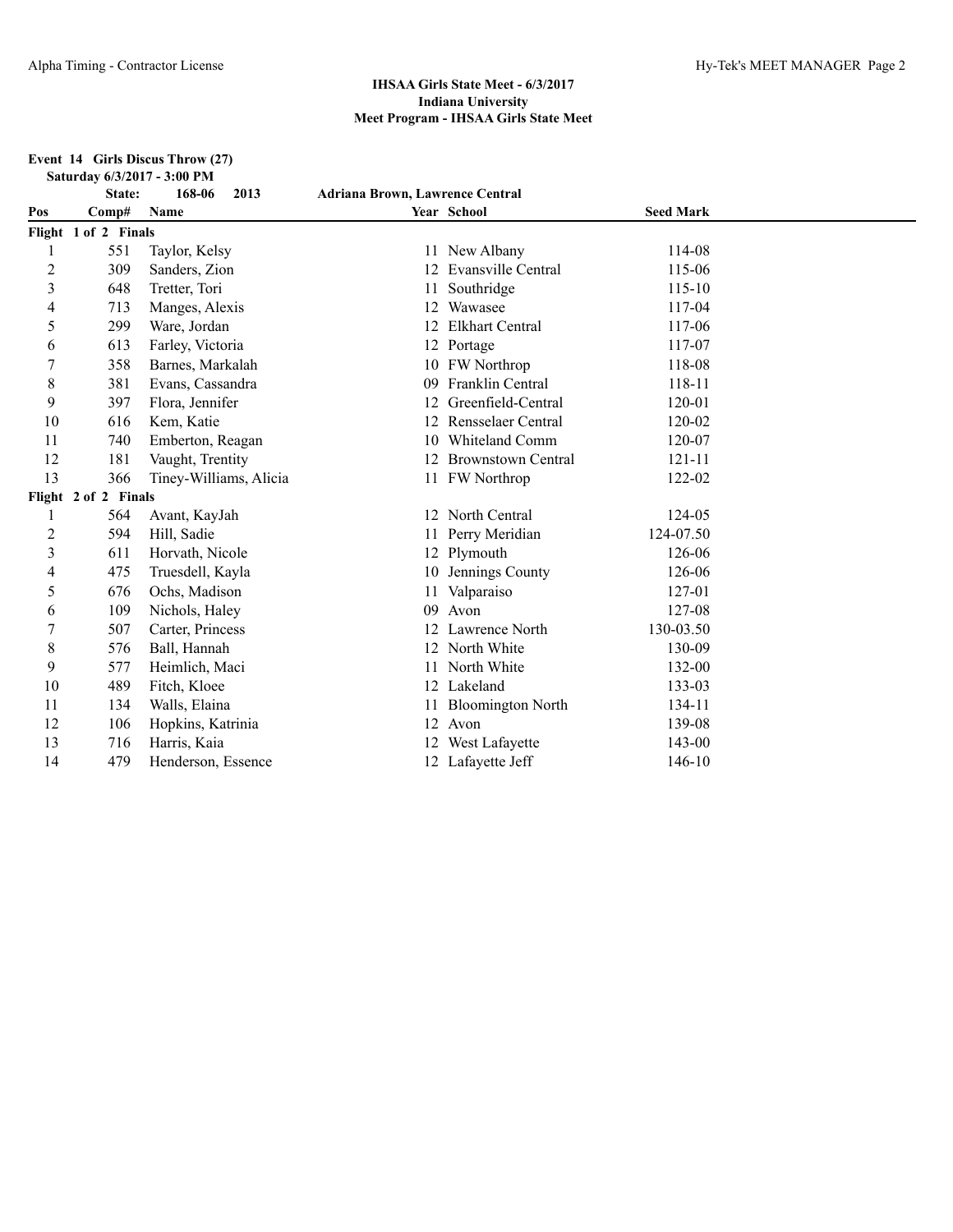**Event 16 Girls Pole Vault (28) Saturday 6/3/2017 - 3:00 PM**

|                         | State:               | 2009<br>13-06.25   | <b>Ellie McCardwell, Pendleton Hts</b> |                     |                  |  |
|-------------------------|----------------------|--------------------|----------------------------------------|---------------------|------------------|--|
| Pos                     | Comp#                | Name               |                                        | Year School         | <b>Seed Mark</b> |  |
|                         | Flight 1 of 1 Finals |                    |                                        |                     |                  |  |
|                         | 356                  | Garrett, Grace     |                                        | 12 FW Bishop Dwenge | $9 - 06.00$      |  |
| $\overline{\mathbf{c}}$ | 101                  | Cranston, Ali      |                                        | 11 Angola           | $10 - 00.00$     |  |
| 3                       | 327                  | Hayhurst, Ellen    |                                        | EV Reitz Memoria    | 10-00.00         |  |
| 4                       | 653                  | Kissinger, Abby    |                                        | 10 TH North Vigo    | 10-00.00         |  |
| 5                       | 316                  | Eder, Claudia      | 11                                     | Evansville North    | 10-00.00         |  |
| 6                       | 243                  | Jaquay, Rachel     | 10                                     | Churubusco          | 10-04.00         |  |
| 7                       | 607                  | Hill, Kayla        | 11                                     | Pioneer             | 10-04.00         |  |
| 8                       | 218                  | Wilson, Maddie     |                                        | Castle              | 10-06.00         |  |
| 9                       | 170                  | Fields, Madison    |                                        | 12 Brown County     | 10-06.00         |  |
| 10                      | 502                  | Steinhardt, Sydney |                                        | 12 Lawrence Central | 10-08.00         |  |
| 11                      | 413                  | Bray, Jessica      |                                        | Hamilton Southea    | 10-08.00         |  |
| 12                      | 398                  | Jones, Emily       | 12                                     | Greenfield-Central  | 10-08.00         |  |
| 13                      | 586                  | George, Amanda     | 11                                     | Penn                | 10-08.00         |  |
| 14                      | 504                  | Bakx, Carolyn      |                                        | 10 Lawrence North   | 10-08.00         |  |
| 15                      | 423                  | Sowonik, Carli     | 12                                     | Hebron              | 10-08.00         |  |
| 16                      | 538                  | Costello, Mary     |                                        | Mishawaka Marian    | 10-08.00         |  |
| 17                      | 609                  | Joseph, Lauren     | 11                                     | Plainfield          | 10-08.00         |  |
| 18                      | 234                  | Heideman, Zoi      |                                        | Chesterton          | 11-00.00         |  |
| 19                      | 741                  | Sanders, Chloe     |                                        | Whiteland Comm      | 11-00.00         |  |
| 20                      | 458                  | Young, Megan       |                                        | Cardinal Ritter     | 11-00.00         |  |
| 21                      | 720                  | Siciliano, Maria   |                                        | West Lafayette      | $11-04.00$       |  |
| 22                      | 418                  | Drish, Kennedy     | 10                                     | Hamilton Southea    | 11-04.00         |  |
| 23                      | 673                  | Clark, Brittney    |                                        | Valparaiso          | $11-04.00$       |  |
| 24                      | 601                  | Moore, Adrianna    |                                        | 11 Pike             | 11-06.00         |  |
| 25                      | 630                  | Diemer, Erin       |                                        | Shelbyville         | 11-08.00         |  |
| 26                      | 188                  | Deady, Kara        | 11                                     | Carmel              | $11 - 10.00$     |  |
| 27                      | 222                  | Falcone, Kylie     | 12                                     | Center Grove        | 12-00.00         |  |
| 28                      | 516                  | Holland, Maddie    |                                        | 12 Madison Cons     | 13-00.00         |  |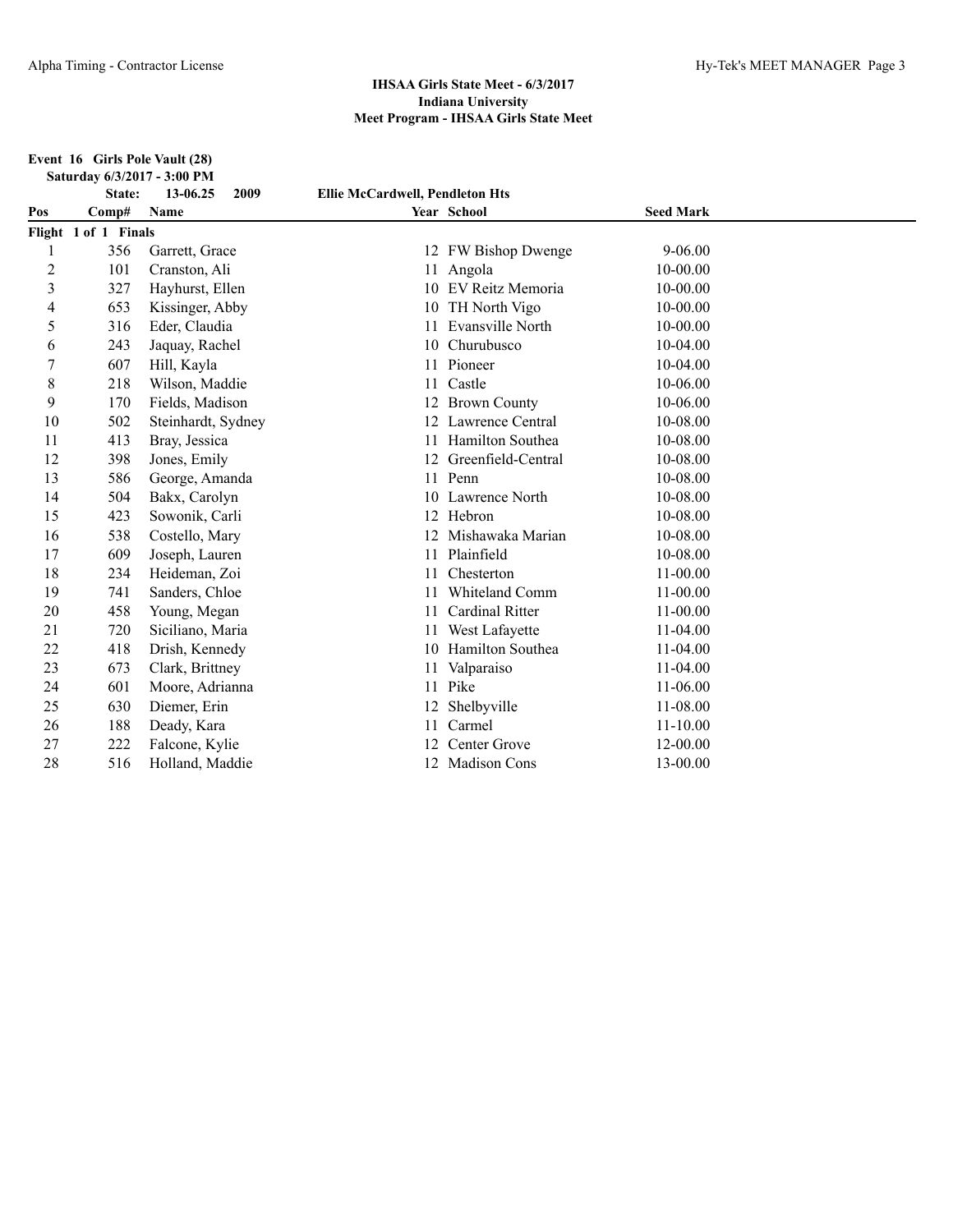**Event 12 Girls High Jump (28) Saturday 6/3/2017 - 3:30 PM**

|     | State:               | $6 - 00$<br>1985    | Angela Bradburn, Norwell |                     |                  |  |
|-----|----------------------|---------------------|--------------------------|---------------------|------------------|--|
| Pos | Comp#                | Name                |                          | Year School         | <b>Seed Mark</b> |  |
|     | Flight 1 of 1 Finals |                     |                          |                     |                  |  |
| 1   | 596                  | Orr, Heather        |                          | 12 Perry Meridian   | $5 - 02.00$      |  |
| 2   | 350                  | Freiberger, Spencer |                          | 09 Floyd Central    | 5-02.00          |  |
| 3   | 422                  | Harris, Eris        |                          | 10 Hammond Bishop N | $5-02.00$        |  |
| 4   | 541                  | Brown, Imani        | 09                       | Munster             | $5 - 02.00$      |  |
| 5   | 316                  | Eder, Claudia       | 11                       | Evansville North    | $5 - 02.00$      |  |
| 6   | 118                  | Goss, Khera         | 09                       | <b>Ben Davis</b>    | 5-03.00          |  |
| 7   | 401                  | Hampton, Arieaunna  |                          | 12 Greensburg       | 5-03.00          |  |
| 8   | 686                  | Hicks, Asia         | 12                       | Warren Central      | 5-03.00          |  |
| 9   | 512                  | Wilson, Caroline    |                          | Linton-Stockton     | 5-03.00          |  |
| 10  | 652                  | Thomas, Aleiagh     | 09                       | Switzerland County  | 5-03.00          |  |
| 11  | 591                  | Baird, Caitlin      | 10                       | Perry Meridian      | 5-03.00          |  |
| 12  | 542                  | Erwin, Corin        | 12                       | Munster             | $5 - 03.00$      |  |
| 13  | 231                  | Leatherman, Meleah  | 10                       | Central Noble       | 5-04.00          |  |
| 14  | 391                  | Pentecost, Cailyn   | 09                       | Fremont             | $5-04.00$        |  |
| 15  | 671                  | Peters, Hailley     |                          | Trinity Lutheran    | 5-04.00          |  |
| 16  | 196                  | James, Amiyah       | 11                       | Carmel              | 5-04.25          |  |
| 17  | 477                  | Pham, Lana          | 12                       | Kokomo              | 5-04.25          |  |
| 18  | 376                  | Bell, Janea         |                          | Franklin Central    | 5-04.25          |  |
| 19  | 755                  | Sheridan, Megan     | 10                       | Zionsville          | 5-04.25          |  |
| 20  | 403                  | Weston, Olivia      |                          | Greenwood Comm      | 5-04.25          |  |
| 21  | 334                  | Bontrager, Chloe    |                          | 10 Fairfield        | 5-05.00          |  |
| 22  | 575                  | White, Faith        |                          | North Miami         | 5-05.00          |  |
| 23  | 279                  | Black, Kyara        | 11                       | Danville            | 5-05.00          |  |
| 24  | 254                  | Crandall, Haylea    | 09                       | Crawford County     | $5 - 06.00$      |  |
| 25  | 706                  | Day, Alexie         |                          | Warsaw Community    | $5-06.00$        |  |
| 26  | 632                  | Wanner, Addie       |                          | South Adams         | 5-07.00          |  |
| 27  | 563                  | Tyler, Shelby       |                          | Noblesville         | 5-07.00          |  |
| 28  | 747                  | Isenbarger, Katie   |                          | Zionsville          | 5-09.00          |  |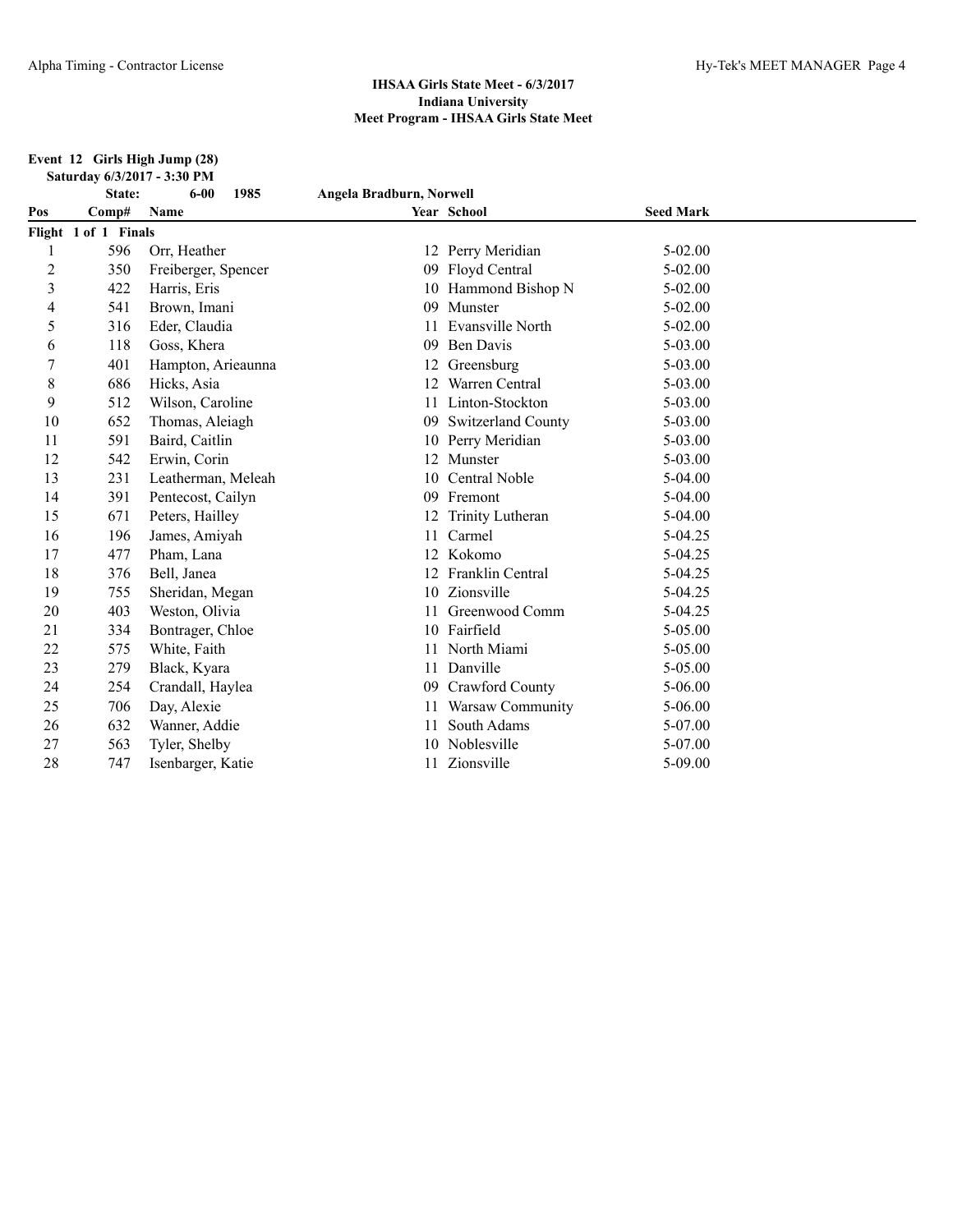**Event 15 Girls Shot Put (27) Saturday 6/3/2017 - 3:30 PM**

|     | State:               | $50 - 09$<br>2011      | <b>Tori Bliss, Portage</b> |                          |                  |  |
|-----|----------------------|------------------------|----------------------------|--------------------------|------------------|--|
| Pos | Comp#                | Name                   |                            | Year School              | <b>Seed Mark</b> |  |
|     | Flight 1 of 2 Finals |                        |                            |                          |                  |  |
| 1   | 309                  | Sanders, Zion          |                            | 12 Evansville Central    | 35-10.00         |  |
| 2   | 645                  | Meyer, Karli           |                            | Southridge               | 36-02.50         |  |
| 3   | 210                  | Chinn, Mikayla         | 12                         | Castle                   | 36-03.00         |  |
| 4   | 517                  | Leas, Savannah         | 12                         | Madison-Grant            | 37-11.50         |  |
| 5   | 134                  | Walls, Elaina          | 11                         | <b>Bloomington North</b> | 38-04.75         |  |
| 6   | 739                  | Adams, Micheala        |                            | Whiteland Comm           | 39-00.00         |  |
| 7   | 612                  | Robinson, CeCe         |                            | 10 Plymouth              | 39-01.25         |  |
| 8   | 489                  | Fitch, Kloee           |                            | 12 Lakeland              | 39-01.50         |  |
| 9   | 299                  | Ware, Jordan           |                            | 12 Elkhart Central       | 39-05.50         |  |
| 10  | 400                  | Grimes, Lily           |                            | 10 Greensburg            | 39-11.25         |  |
| 11  | 475                  | Truesdell, Kayla       | 10                         | Jennings County          | 39-11.50         |  |
| 12  | 106                  | Hopkins, Katrinia      | 12                         | Avon                     | 40-05.00         |  |
| 13  | 605                  | Wilder, Janelle        |                            | 12 Pike                  | 40-06.00         |  |
|     | Flight 2 of 2 Finals |                        |                            |                          |                  |  |
| 1   | 576                  | Ball, Hannah           | 12                         | North White              | 40-06.50         |  |
| 2   | 404                  | Piper, Kayla           | 12                         | Griffith                 | 40-07.75         |  |
| 3   | 112                  | Adams, Aiyana          | 12                         | Ben Davis                | 41-05.00         |  |
| 4   | 109                  | Nichols, Haley         | 09                         | Avon                     | 41-07.00         |  |
| 5   | 113                  | Akinrinsola, Simisola  | 11                         | <b>Ben Davis</b>         | 41-08.00         |  |
| 6   | 296                  | Allen, Lanie           |                            | East Noble               | 42-03.25         |  |
| 7   | 678                  | Anderson, Deysha       | 12                         | Warren Central           | 42-04.50         |  |
| 8   | 593                  | Hill, Alexis           |                            | 12 Perry Meridian        | 42-06.00         |  |
| 9   | 676                  | Ochs, Madison          | 11                         | Valparaiso               | 42-09.25         |  |
| 10  | 725                  | Weatherly, Ashley      | 10                         | West Lafayette           | $42 - 10.25$     |  |
| 11  | 122                  | Barbee, Dontrice       |                            | <b>Bloomington North</b> | 44-01.00         |  |
| 12  | 366                  | Tiney-Williams, Alicia | 11                         | FW Northrop              | 45-04.50         |  |
| 13  | 613                  | Farley, Victoria       |                            | 12 Portage               | 49-06.00         |  |
| 14  | 479                  | Henderson, Essence     |                            | 12 Lafayette Jeff        | 49-07.00         |  |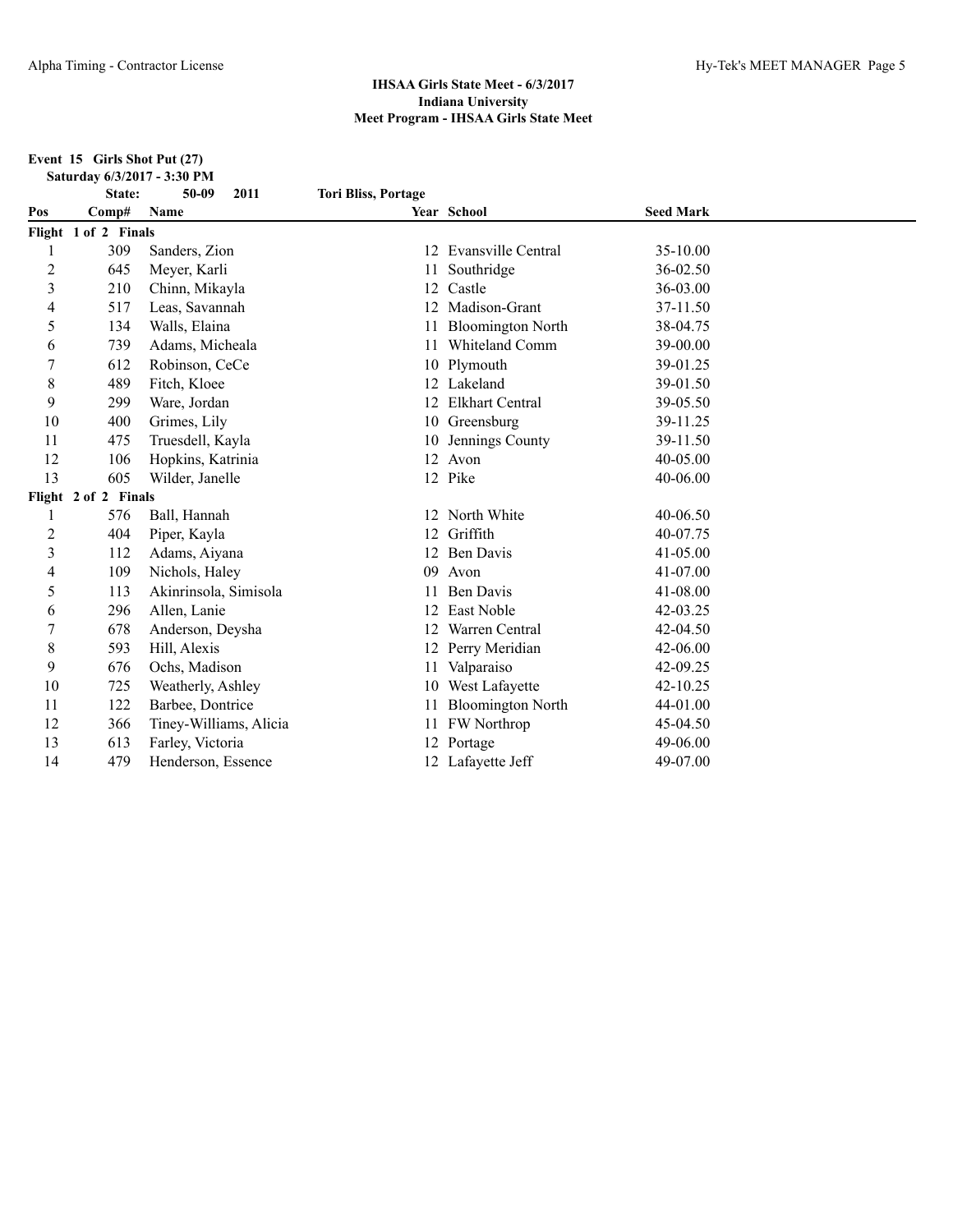**Event 1 Girls 4x800 Meter Relay (27)**

**Saturday 6/3/2017 - 4:15 PM**

**State: 8:53.74 2013 Eastern Greentown, Eastern Greentown J Sprinkles, S Wagner, B Neeley, B Neeley**

|      |         |             | J Sprinkles, S wagner, B Neeley, B Neeley |                  |
|------|---------|-------------|-------------------------------------------|------------------|
| Lane | --Comp. | <b>Team</b> | Relay                                     | <b>Seed Time</b> |

|         | Section 1 of 2 Timed Finals   |                                |                                |                                 |
|---------|-------------------------------|--------------------------------|--------------------------------|---------------------------------|
| $3-1A$  | Homestead                     |                                | A                              | 9:34.43                         |
|         | 1) #439 Bultemeyer, Evonne 12 | 2) #440 Distelrath, Madison 12 | 3) #442 Jones, Rhyah 09        | 4) #445 Smith, Abby 10          |
|         | 5) #441 Dvorak, Julia 09      | 6) #768 Norris, Saige 11       | 7) #769 Walther, Katherine 09  | 8) #767 Fender, Ashley 09       |
| $6-1B$  | Indianapolis Cathedral        |                                | A                              | 9:38.96                         |
|         | 1) #464 Manley, Sydney 10     | 2) #465 McKinney, Audrey 09    | 3) #466 Miller, Kennedy 10     | 4) #462 Gallagher, Annie 11     |
|         | 5) #463 Kaster, Megan 09      | 6) #459 Alatorre, Sofia 11     | 7) #460 Arney, Erin 11         | 8) #461 Cridge, Gillian 09      |
| $9-1C$  | <b>Bloomington South</b>      |                                | A                              | 9:41.60                         |
|         | 1) #139 Galuska, Toudora 11   | 2) #150 Rauh, Zoe 10           | 3) #138 Furr, Anneke 09        | 4) #147 McMullen, Madison 11    |
|         | 5) #136 Bush, Hope 12         | 6) #137 deSouza, Zarya 12      | 7) #152 Trueblood, Mia 11      |                                 |
| $12-1D$ | Castle                        |                                | A                              | 9:53.62                         |
|         | 1) #211 Felker, Seve 10       | 2) #215 Prasad, Sunada 12      | 3) #217 Voyles, Alexia 11      | 4) #213 Luker, Shelby 09        |
|         | 5) #216 Shackelford, Sara 09  | 6) #214 Porter, Kaitlyn 09     | 7) #219 Young, Lydia 11        |                                 |
| $1-2A$  | Columbia City                 |                                | $\mathbf{A}$                   | 9:33.64                         |
|         | 1) #246 Oddou, Eden 09        | 2) #247 Oddou, Lillie 09       | 3) #245 Keller, Lauren 11      | 4) #244 Early, Jasmine 09       |
|         | 5) #792 Brown, Bailie 11      | 6) #793 Cook, Jaslyn 09        | 7) #794 Fry, Gabrielle 09      | 8) #795 Wilson, Ally 09         |
| $4-2B$  | Lawrence North                |                                | A                              | 9:36.02                         |
|         | 1) #511 Watts, Mary 11        | 2) #509 Grider, Gabby 10       | 3) #506 Carson, Jean 12        | 4) #510 Riding, Shania 12       |
|         | 5) #783 Allen, Kayla 12       | 6) #508 Dean, Grace 10         | 7) #786 Burgin, Katie 09       | 8) #787 Loughery, Maddie 11     |
| $7-2C$  | Evansville Reitz Memorial     |                                | A                              | 9:39.36                         |
|         | 1) #325 Delancey, Rachel 10   | 2) #330 Morphew, Allison 09    | 3) #332 Sievern, Claire 10     | 4) #333 Warren, Presley 11      |
|         | 5) #328 Hooper, Ah'tahja 11   | $6$ ) #331 Schnautz, Addie 10  | 7) #326 Haseman, Izzy 09       | 8) #329 Jung, Grace 09          |
| $10-2D$ | Floyd Central                 |                                | A                              | 9:43.84                         |
|         | 1) #346 Barba, Faith 11       | 2) #347 Batliner, Erica 11     | 3) #349 Fitzgerald, Gracie 12  | 4) #355 Wallace, Sydney 09      |
|         | 5) #352 Paul, Morgan 12       | 6) #353 Pearce, Lillian 10     | 7) #354 Sorg, Kyley 11         | 8) #351 Leslie-Holt, Kylei 09   |
| $13-2E$ | <b>Bloomington North</b>      |                                | A                              | 10:04.11                        |
|         | 1) #123 Carver, Mackenzie 09  | 2) #127 Farmer, Bella 11       | 3) #130 Popp, Jenna 10         | 4) #125 Clark, Kayli 09         |
|         | 5) #129 Hagerty, Mya 09       | $6$ ) #135 Williams, Grace 11  | 7) #132 Silberstein, Rachel 12 | 8) #126 Dixon, Caroline 11      |
| $2-3A$  | East Central                  |                                | $\mathbf{A}$                   | 9:33.79                         |
|         | 1) #285 Bittner, Abigail 11   | 2) #286 Fey, Emma 10           | 3) #288 Greiwe, Lily 10        | 4) #287 Greiwe, Lauren $10$     |
|         | 5) #291 Hofmann, Emily 10     | 6) #293 Nixon, Olivia 10       |                                |                                 |
| $5-3B$  | Warsaw Community              |                                | A                              | 9:37.45                         |
|         | 1) #709 Miller, Allison 12    | 2) #700 Beckham, Remi 10       | 3) #702 Bohnenkamper, Emma 11  | 4) #707 Groninger, Dayton 12    |
|         | 5) #699 Beckham, Mia 11       | 6) #797 Craig, Anna 12         | 7) #798 Orr, Charlene 12       | 8) #710 Sanchez-Vijil, Angie 10 |
| $8-3C$  | Warren Central                |                                | A                              | 9:39.99                         |
|         | 1) #691 Johnson, Destiny 12   | 2) #696 Waites, Keytorria 12   | 3) #693 Sullivan, Zoe 09       | 4) #697 Wells, Jamie 11         |
|         | 5) #684 Gant, Dayja 10        | 6) #692 Lamothe, Zola 11       | 7) #695 Tyler, Tiler 12        | 8) #698 Williams, Marietta 10   |
| $11-3D$ | Terre Haute South Vigo        |                                | A                              | 9:49.77                         |
|         | 1) #668 Russell, Mara 11      | 2) #654 Barton, Lily 09        | 3) #663 Lonnemann, Sarah 11    | 4) #664 Moore, Amanda 12        |
|         | 5) #661 Glaziner, Marianne 10 | $6$ ) #659 Ewen, Crispin 09    | 7) #669 Smith, Breanna 09      | $8)$ #670 Strong, Jaelynn 09    |
|         |                               |                                |                                |                                 |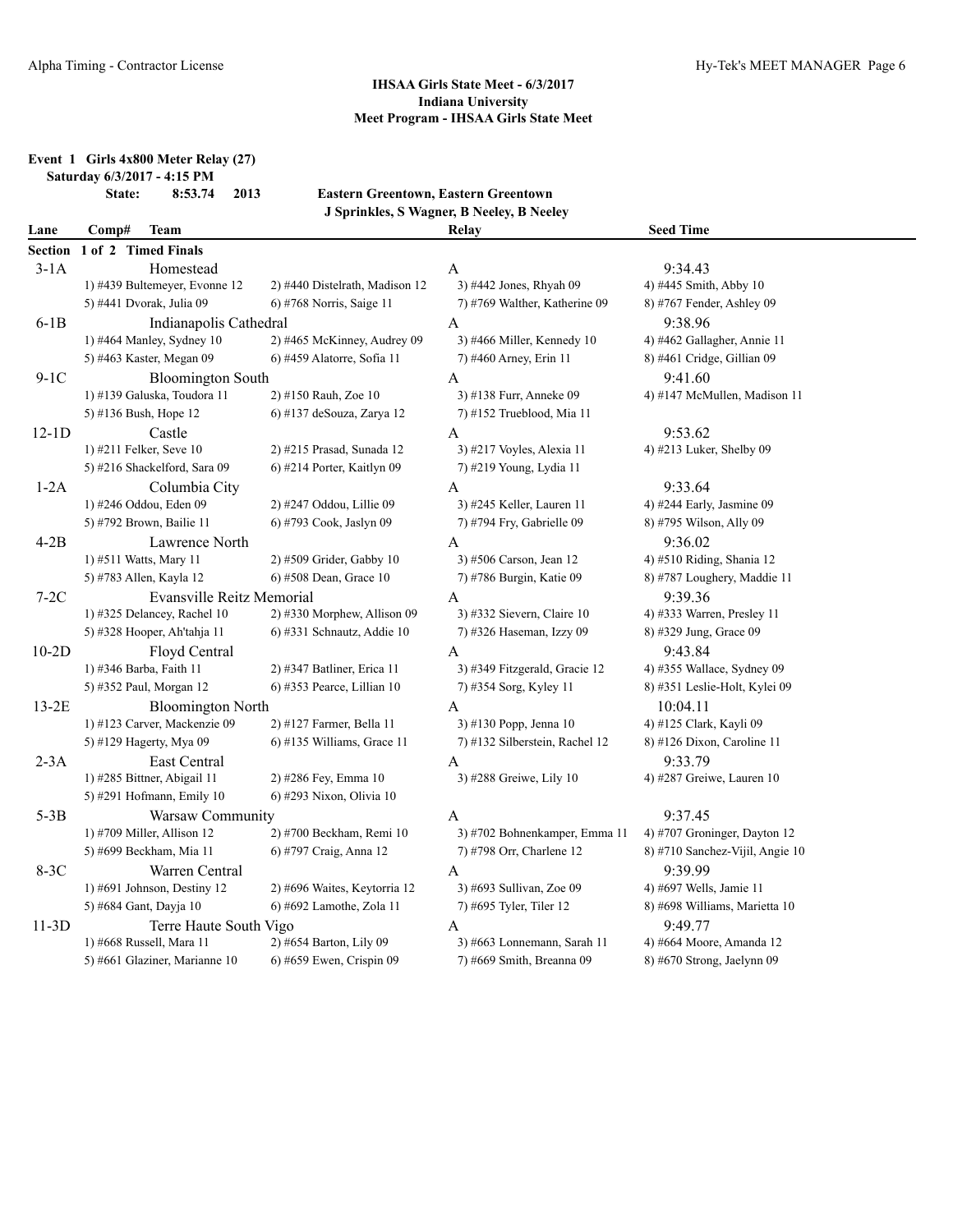# **Section 2 of 2 Timed Finals...(Event 1 Girls 4x800 Meter Relay (27))**

| $3-1A$  | West Lafayette                   |                                                               | A                              | 9:20.87                       |
|---------|----------------------------------|---------------------------------------------------------------|--------------------------------|-------------------------------|
|         | 1) #724 Udo-Imeh, Itoro 11       | 2) #719 Schultz, Mary 10                                      | 3) #721 Tate, Ellie 10         | 4) #722 Tate, Emma 10         |
|         | 5) #715 Greenwell, Sarah 10      | 6) #718 Jordan, Caroline 09                                   | 7) #717 Hummels, Abby 11       | 8) #714 Garcia, Isabella 09   |
| $6-1B$  | Westfield                        |                                                               | A                              | 9:23.32                       |
|         | 1) #726 Bailey, Lauren 12        | 2) #736 Spears, Sydney 11                                     | 3) #728 Brown, Gabby 12        | 4) #731 Dilick, Gabby 11      |
|         | 5) #730 Delahunty, ChristyAnn 10 | 6) #727 Becker, Ali 11                                        | 7) #735 Ruggles, Molly 11      | 8) #732 Fife, Hannah 09       |
| $9-1C$  | Dekalb                           |                                                               | A                              | 9:25.55                       |
|         | 1) #281 Beckmann, Lauren 11      | 2) #282 Schwartz, Tyler 11                                    | 3) #283 Smith, Aiden 11        | 4) #284 Snyder, Mady 10       |
|         | 5) #772 Carey, Aby 10            | 6) #773 Quick, Isabelle 09                                    | 7) #774 Smith, Maya 09         | 8) #775 Walther, Annika 11    |
| $12-1D$ | <b>Brebeuf Jesuit</b>            |                                                               | A                              | 9:28.56                       |
|         | 1) #159 Gallagher, Mikayla 11    | $2)$ #166 Simmons, Zoe 09                                     | 3) #164 O'Donnell, Katie 10    | 4) #163 Modrall, Katherine 11 |
|         | 5) #157 Coleman, Calyn 10        | 6) #165 Ricks, Kate 10                                        | 7) #161 Husain, Avalon 10      | 8) #169 Wagner, Mia 09        |
| $1-2A$  | Noblesville                      |                                                               | $\mathbf{A}$                   | 9:14.07                       |
|         | 1) #555 Anderson, Maria 10       | 2) #561 Sharples-Gordon, Susanna 123) #560 Little, Abigail 11 |                                | 4) #557 Dombroski, Kat 12     |
|         | 5) #559 Klinker, Abbie 12        | 6) #558 Hazelrigg, Anna 09                                    | 7) #556 Deal, Aubrie 10        | 8) #562 Swart, Aubrey 10      |
| $4-2B$  | Carmel                           |                                                               | A                              | 9:21.48                       |
|         | 1) #200 Morozov, Anna 11         | 2) #191 Haines, Sydney 09                                     | 3) #197 Khurram, Izza 10       | 4) #185 Bates, Phoebe 09      |
|         | 5) #189 Geisler, Christina 12    | 6) #187 Dalton, Maddie 11                                     | 7) #199 McAndrews, Lily 09     | 8) #184 Anderson, Rachel 12   |
| $7-2C$  | Crown Point                      |                                                               | A                              | 9:24.16                       |
|         | 1) #256 DeMars, Anna 10          | $2)$ #260 Graveel, Gabby 12                                   | 3) #274 Wylie, Hannah 11       | 4) #269 Russin, Maddie 09     |
|         | 5) #270 Thompson, Noell 10       | 6) #272 Whitaker, Madelyn 09                                  | 7) #264 Luebcke, Ruthie 12     |                               |
| $10-2D$ | Brownsburg                       |                                                               | $\mathbf{A}$                   | 9:28.16                       |
|         | 1) #171 Altier, Carly 09         | 2) #178 Rinehart, Lauren 09                                   | 3) #173 Boone, Anna 10         | 4) #176 Dixon, Brooke 09      |
|         | 5) #175 Cougill, Emma 09         | 6) #174 Channon, Brianna 12                                   | $(7)$ #177 Esterline, Grace 12 | 8) #172 Bische, Gabrielle 10  |
| $13-2E$ | Lake Central                     |                                                               | A                              | 9:30.35                       |
|         | 1) #486 Vandersteeg, Sydney 12   | 2) #484 Ramos, Sara 12                                        | 3) #483 Keith, Ellie 12        | 4) #480 Crague, Jennifer 12   |
|         | 5) #481 Dittrich, Samantha 11    | 6) #485 Shelton, Kelly 12                                     | 7) #482 Hunsley, Sarah 12      | 8) #488 Zubeck, Lillian 09    |
| $2-3A$  | Zionsville                       |                                                               | A                              | 9:15.43                       |
|         | 1) #744 Allen, Margaret 09       | 2) #745 Brown, Logan 12                                       | 3) #746 Ellis, Angelina 12     | 4) #753 Romanyk, Madison 11   |
|         | 5) #749 Mccooey, Reagan 09       | 6) #751 Rigg, Sophia 11                                       | 7) #750 O'Neil, Nina 12        | 8) #754 Settle, Anna 09       |
| $5-3B$  | Franklin Central                 |                                                               | A                              | 9:21.87                       |
|         | 1) #378 Comastri, Audrey 09      | 2) #382 Hoover, Kaylor 12                                     | 3) #386 Reedus, Jada 10        | 4) #388 Traas, Shayla 10      |
|         | 5) #380 Day, Madison 11          | 6) #387 Thompson, Dayton 09                                   | 7) #383 Matthies, Kathryn 10   | 8) #389 Welch, Sydney 10      |
| $8-3C$  | Carroll (Fort Wayne)             |                                                               | A                              | 9:24.98                       |
|         | 1) $#204$ Falater, Maggie 11     | $2)$ #205 Fruchey, Monroe 09                                  | 3) #206 Green, Abby 10         | 4) #207 Hathaway, Meagan 10   |
|         | 5) #806 Clements, Mallory        | 6) #807 Metzger, Leah 11                                      | 7) #808 Ryan, Emily 12         | 8) #809 Thomas, Allison 12    |
| $11-3D$ | Penn                             |                                                               | A                              | 9:28.27                       |
|         | 1) #587 Jankowski, Emma 12       | 2) #590 Pennix, Jemmia 10                                     | 3) #588 Macleod, Ashleigh 12   | 4) #584 Daugherty, Lorena 12  |
|         | 5) #776 Enyeart, Breana 11       | 6) #589 Mott, Elli 12                                         | 7) #777 Selis, Hannah 12       | 8) #778 Spring, Danielle 11   |
| 14-3E   | Highland                         |                                                               | A                              | 9:30.40                       |
|         | 1) #427 Lee, Ciera 10            | 2) #426 Aurand, Grace 09                                      | 3) #428 McCormick, Moriah 12   | 4) #430 Polen, Kayla 10       |
|         | 5) #429 Panozzo, Reilly 12       | 6) #431 Salinas, Marley 11                                    | 7) #432 Zoeteman, Audrey 09    |                               |
|         |                                  |                                                               |                                |                               |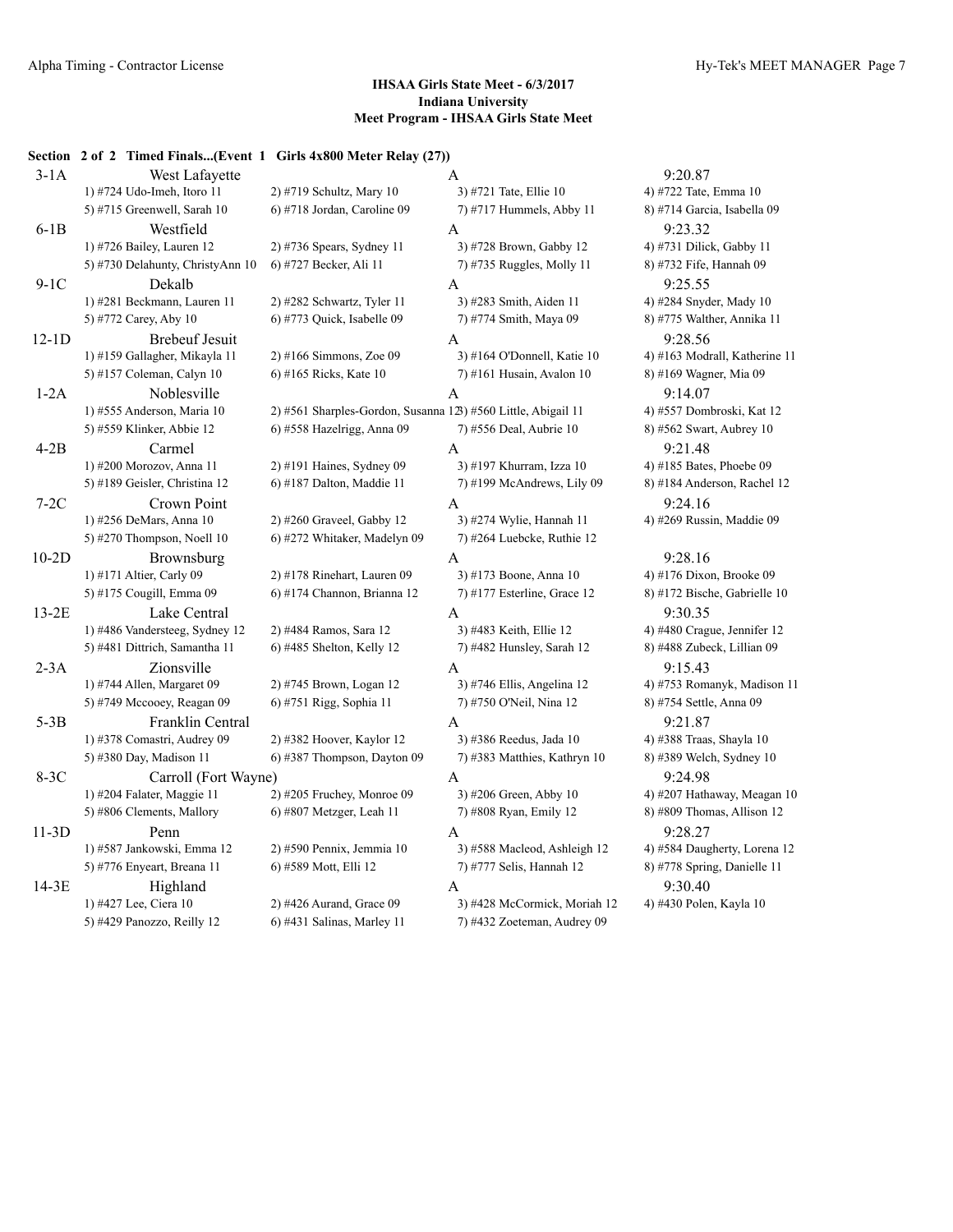#### **Event 2 Girls 100 Meter Dash (27)**

**9 Advance: Top 2 Each Heat plus Next 3 Best Times**

**Saturday 6/3/2017 - 5:00 PM**

**State: 11.50 6/3/2016 Lynna Irby, Pike**

|                          | State:              | 11.50<br>2015        | Lynna Irby, Pike |                         |                  |  |
|--------------------------|---------------------|----------------------|------------------|-------------------------|------------------|--|
| Lane                     | Comp#               | Name                 |                  | Year School             | <b>Seed Time</b> |  |
|                          | Heat 1 of 3 Prelims |                      |                  |                         |                  |  |
|                          | 180                 | Snodgrass, Brooklyn  |                  | 10 Brownstown Central   | 12.75            |  |
| $\overline{c}$           | 527                 | Bozeman, Romella     | 09               | Merrillville            | 12.63            |  |
| 3                        | 723                 | Thomas, Lauren       |                  | 10 West Lafayette       | 12.34            |  |
| 4                        | 523                 | Owens, Alanah        |                  | 12 McCutcheon           | 12.04            |  |
| 5                        | 107                 | Mitchell, Diamond    |                  | 12 Avon                 | 11.73            |  |
| 6                        | 393                 | Christian, Antonise  |                  | 12 Gary West Side       | 12.12            |  |
| 7                        | 554                 | Reid, Jordan         | 09               | New Palestine           | 12.49            |  |
| 8                        | 304                 | Brigham, Tionne      | 11               | <b>Evansville Bosse</b> | 12.65            |  |
| 9                        | 367                 | Gorman, Payton       |                  | 09 Fort Wayne Snider    | 12.86            |  |
|                          | Heat 2 of 3 Prelims |                      |                  |                         |                  |  |
|                          | 433                 | Brookshire, Olexia   |                  | 10 Hobart               | 12.73            |  |
| $\overline{2}$           | 651                 | Hutchcraft, Nicole   | 12               | Sullivan                | 12.61            |  |
| $\overline{3}$           | 343                 | Perryman, Tamia      | 09               | Fishers                 | 12.24            |  |
| 4                        | 476                 | Brown, Tionna        | 09               | Kokomo                  | 12.02            |  |
| 5                        | 599                 | Irby, Lynna          |                  | 12 Pike                 | 11.78            |  |
| 6                        | 120                 | Simmons-Avant, Kyara |                  | 12 Ben Davis            | 12.16            |  |
| 7                        | 385                 | Mobley, Alexus       | 09               | Franklin Central        | 12.51            |  |
| 8                        | 677                 | Green, Alanna        | 09               | Vincennes Lincoln       | 12.66            |  |
| 9                        | 424                 | Stine, Taryn         |                  | 10 Heritage             | 12.94            |  |
|                          | Heat 3 of 3 Prelims |                      |                  |                         |                  |  |
|                          | 550                 | Grant, Mariah        |                  | 10 New Albany           | 12.72            |  |
| $\overline{c}$           | 253                 | Thomas, Oniste       |                  | Concord                 | 12.59            |  |
| 3                        | 338                 | Harrison, Danielle   |                  | 12 Fishers              | 12.23            |  |
| $\overline{\mathcal{L}}$ | 162                 | Killebrew, Semira    | 10               | <b>Brebeuf Jesuit</b>   | 11.99            |  |
| 5                        | 416                 | Christopher, Camille |                  | 11 Hamilton Southea     | 11.79            |  |
| 6                        | 229                 | Yeast, Kiyah         | 09               | Center Grove            | 12.18            |  |
| 7                        | 474                 | Winford, Aa'leiah    | 09               | Jeffersonville          | 12.54            |  |
| 8                        | 249                 | Barnes, Janiyah      | 10               | Concord                 | 12.71            |  |
| 9                        | 743                 | McCarter, Te'shiya   | 11               | Woodlan                 | 12.97            |  |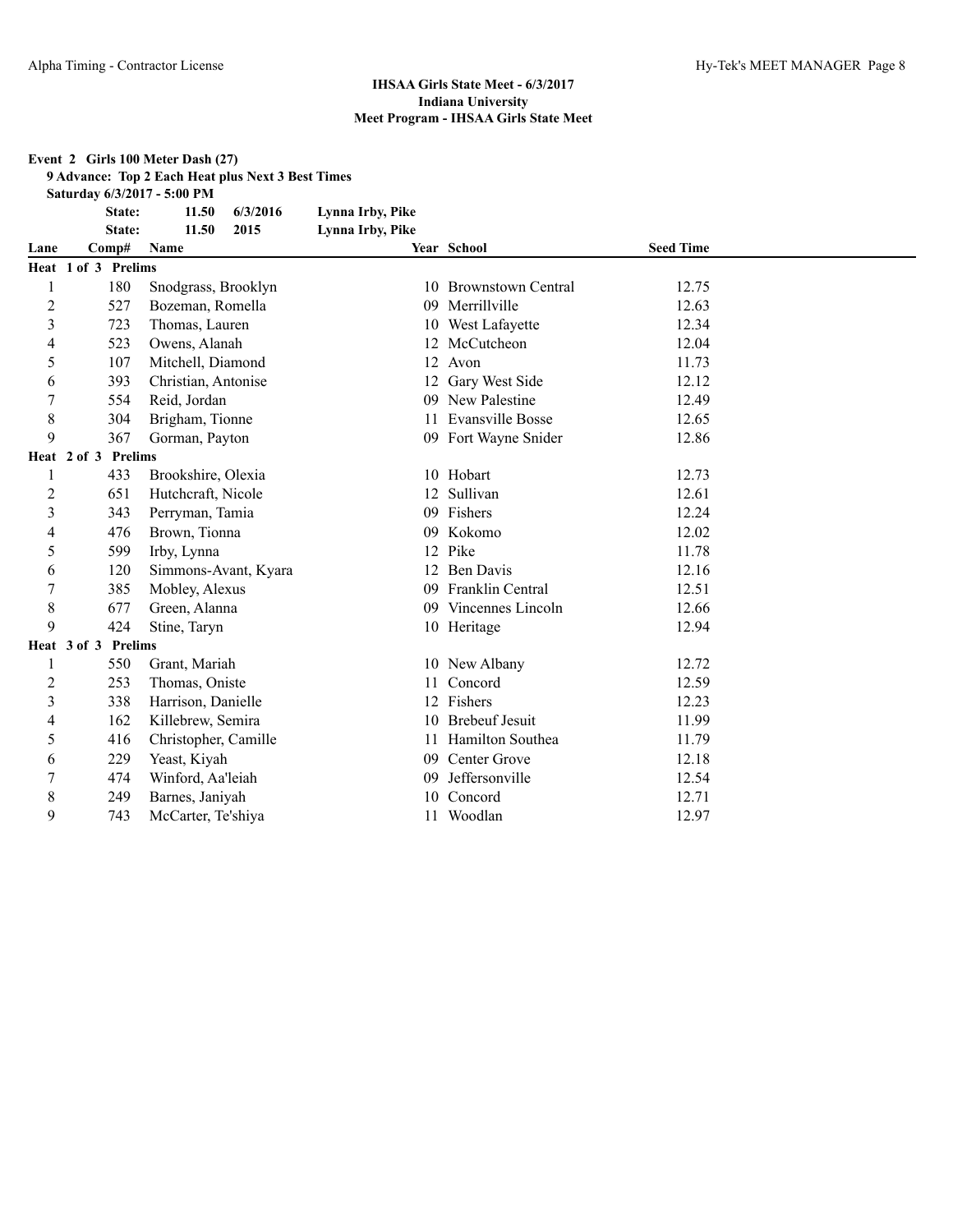#### **Event 3 Girls 100 Meter Hurdles (27)**

**9 Advance: Top 2 Each Heat plus Next 3 Best Times**

**Saturday 6/3/2017 - 5:15 PM**

|                | State:                        | 13.95<br>2005         | Vanneisha Ivy, Muncie Central |                         |                  |  |
|----------------|-------------------------------|-----------------------|-------------------------------|-------------------------|------------------|--|
| Lane           | Comp#                         | Name                  |                               | Year School             | <b>Seed Time</b> |  |
|                | Heat 1 of 3 Prelims           |                       |                               |                         |                  |  |
|                | 617                           | Waggoner, Grace       |                               | 10 Rivet                | 15.84            |  |
| 2              | 537                           | Bagarus, Rylin        | 10                            | Mishawaka               | 15.57            |  |
| 3              | 681                           | Batts, Kennedy        |                               | Warren Central          | 15.08            |  |
| 4              | 419                           | Mackenzie, Mia        |                               | Hamilton Southea        | 14.85            |  |
| 5              | 688                           | Jackson, Kayland      | 12                            | Warren Central          | 14.03            |  |
| 6              | 168                           | Turner, Nakita        | 11                            | <b>Brebeuf Jesuit</b>   | 14.87            |  |
|                | 364                           | Phillips, Breanna     |                               | 12 FW Northrop          | 15.13            |  |
| 8              | 540                           | Barnes, Aaliyah       | 11                            | Muncie Central          | 15.58            |  |
| 9              | 516                           | Holland, Maddie       |                               | <b>Madison Cons</b>     | 15.92            |  |
|                | <b>Prelims</b><br>Heat 2 of 3 |                       |                               |                         |                  |  |
|                | 320                           | Leary, Ariah          | 12                            | <b>Evansville North</b> | 15.66            |  |
| $\overline{c}$ | 268                           | Pinchok, Alecia       | 11                            | Crown Point             | 15.38            |  |
| 3              | 121                           | Schluttenhofer, Kayla |                               | <b>Benton Central</b>   | 15.05            |  |
| 4              | 223                           | Goines, Haley         | 11                            | Center Grove            | 14.80            |  |
| 5              | 373                           | Phillips, Aneise      |                               | Fort Wayne Wayne        | 14.42            |  |
| 6              | 694                           | Talley, K'Ja          | 09                            | Warren Central          | 14.89            |  |
| 7              | 369                           | Houston, KiMaya       | 12                            | FW Southside            | 15.16            |  |
| 8              | 633                           | Mwenifumbo, Joselyn   | 11                            | South Bend Adams        | 15.60            |  |
| 9              | 650                           | Reynolds, Caitlyn     |                               | 10 Springs Valley       | 15.99            |  |
|                | <b>Prelims</b><br>Heat 3 of 3 |                       |                               |                         |                  |  |
|                | 394                           | Bittner, Samantha     | 12                            | Gibson Southern         | 15.63            |  |
| 2              | 501                           | Simmons, De'Aira      | 11.                           | Lawrence Central        | 15.36            |  |
| 3              | 632                           | Wanner, Addie         | 11                            | South Adams             | 15.03            |  |
| 4              | 734                           | Robertson, Emily      | 12                            | Westfield               | 14.63            |  |
| 5              | 263                           | LaCosse, Kristen      |                               | Crown Point             | 14.61            |  |
| 6              | 357                           | Friedrich, Olivia     |                               | 12 FW Concordia         | 14.95            |  |
|                | 487                           | Washington, Destiny   |                               | Lake Central            | 15.25            |  |
| 8              | 513                           | Tincher, Alyssa       |                               | Logansport              | 15.63            |  |
| 9              | 582                           | Radcliff, Elizabeth   |                               | 12 Paoli                | 16.33            |  |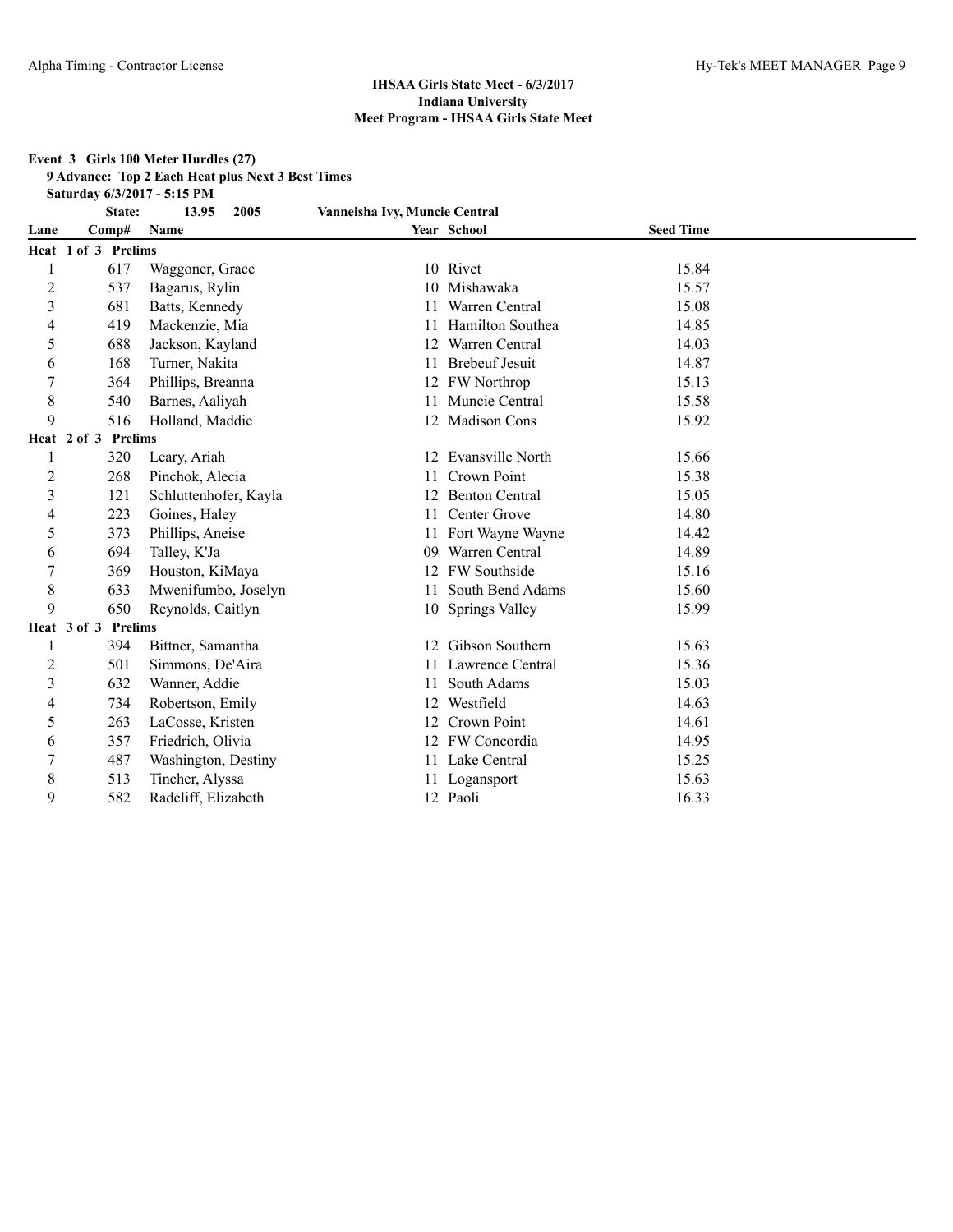#### **Event 4 Girls 200 Meter Dash (27)**

**9 Advance: Top 2 Each Heat plus Next 3 Best Times**

**Saturday 6/3/2017 - 5:40 PM**

|                | State:                        | 1986<br>23.12        | <b>Maicel Malone, North Central Indpls</b> |                         |                  |  |
|----------------|-------------------------------|----------------------|--------------------------------------------|-------------------------|------------------|--|
| Lane           | Comp#                         | Name                 |                                            | Year School             | <b>Seed Time</b> |  |
|                | Heat 1 of 3 Prelims           |                      |                                            |                         |                  |  |
|                | 371                           | Chapman, Anah        |                                            | 10 Fort Wayne Wayne     | 26.17            |  |
| 2              | 230                           | Kunkel, Kayla        | 11                                         | Central Noble           | 25.83            |  |
| 3              | 554                           | Reid, Jordan         | 09                                         | New Palestine           | 25.64            |  |
| 4              | 416                           | Christopher, Camille |                                            | Hamilton Southea        | 24.67            |  |
| 5              | 476                           | Brown, Tionna        | 09                                         | Kokomo                  | 25.16            |  |
| 6              | 162                           | Killebrew, Semira    | 10                                         | <b>Brebeuf Jesuit</b>   | 25.24            |  |
| 7              | 249                           | Barnes, Janiyah      |                                            | 10 Concord              | 25.72            |  |
| 8              | 367                           | Gorman, Payton       |                                            | 09 Fort Wayne Snider    | 25.91            |  |
| 9              | 273                           | White, Savy          |                                            | 09 Crown Point          | 26.20            |  |
|                | Heat 2 of 3<br><b>Prelims</b> |                      |                                            |                         |                  |  |
|                | 302                           | Bailey, Kiara        | 12                                         | <b>Evansville Bosse</b> | 26.06            |  |
| $\overline{c}$ | 300                           | Bailey, Alayna       | 12                                         | <b>Elkhart Memorial</b> | 25.83            |  |
| 3              | 229                           | Yeast, Kiyah         | 09                                         | Center Grove            | 25.61            |  |
| 4              | 599                           | Irby, Lynna          | 12                                         | Pike                    | 24.70            |  |
| 5              | 683                           | Covington, Mikeisha  |                                            | Warren Central          | 25.11            |  |
| 6              | 343                           | Perryman, Tamia      | 09                                         | Fishers                 | 25.32            |  |
| 7              | 529                           | Coleman, Alysa       | 11                                         | Merrillville            | 25.75            |  |
| 8              | 469                           | Henry, Jhala         | 12                                         | Jeffersonville          | 25.99            |  |
| 9              | 651                           | Hutchcraft, Nicole   |                                            | 12 Sullivan             | 26.24            |  |
|                | <b>Prelims</b><br>Heat 3 of 3 |                      |                                            |                         |                  |  |
|                | 425                           | Burns, Jenna         |                                            | 10 Heritage Hills       | 26.04            |  |
| 2              | 385                           | Mobley, Alexus       | 09                                         | <b>Franklin Central</b> | 25.81            |  |
| $\mathfrak{Z}$ | 474                           | Winford, Aa'leiah    | 09                                         | Jeffersonville          | 25.54            |  |
| 4              | 120                           | Simmons-Avant, Kyara | 12                                         | <b>Ben Davis</b>        | 24.92            |  |
| 5              | 523                           | Owens, Alanah        |                                            | McCutcheon              | 24.95            |  |
| 6              | 539                           | LeBlanc, Julia       |                                            | Mooresville             | 25.39            |  |
|                | 179                           | Sopitan, Joy         |                                            | Brownsburg              | 25.81            |  |
| 8              | 573                           | Meurer, Makinzi      | 10                                         | North Knox              | 26.01            |  |
| 9              | 295                           | Givens, Kayonna      | 09                                         | East Chicago            | 26.27            |  |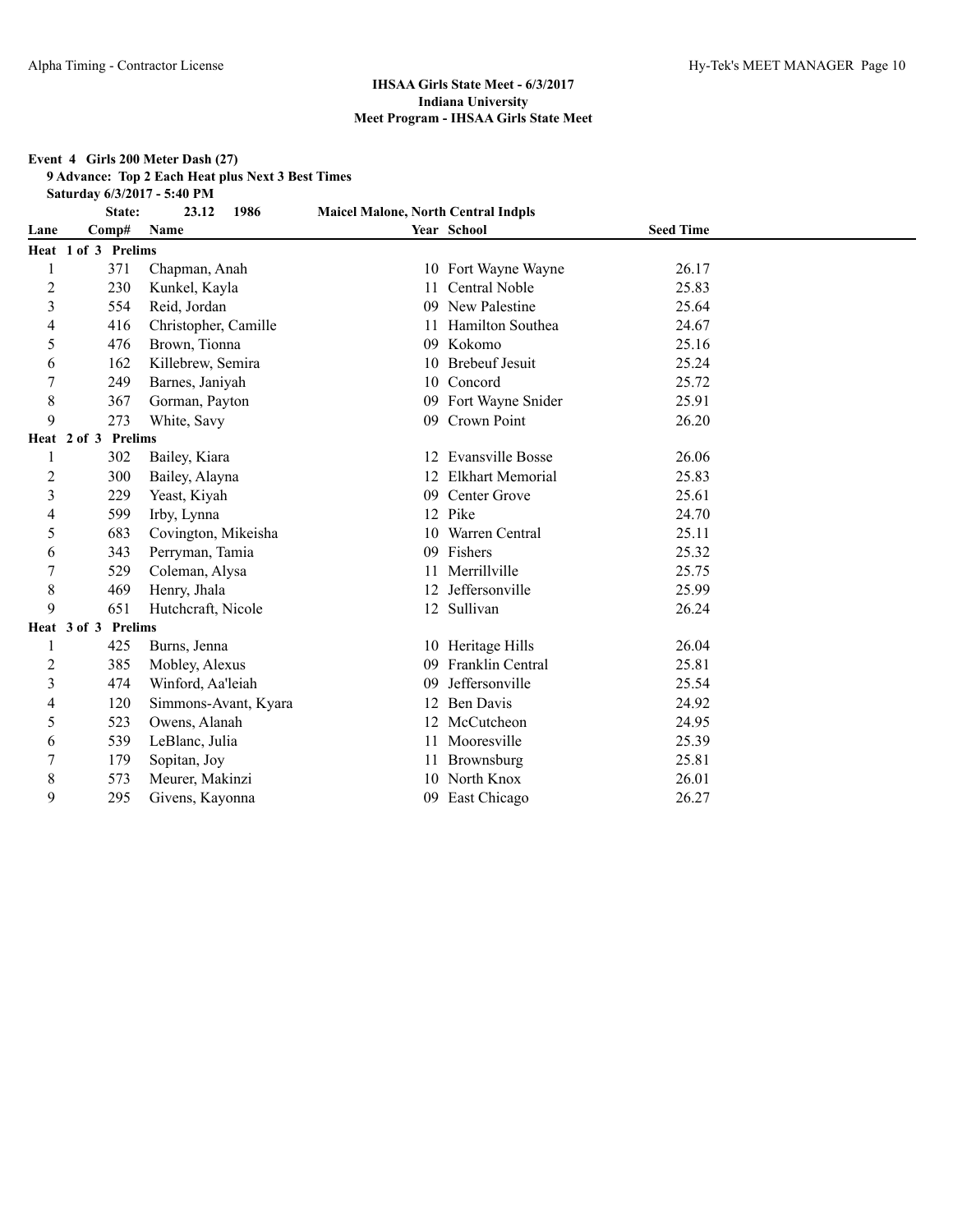#### **Event 5 Girls 1600 Meter Run (27) Saturday 6/3/2017 - 6:35 PM**

|                | State:                      | 4:43.46<br>2011     | <b>Waverly Neer, Culver Acade</b> |                          |                  |  |
|----------------|-----------------------------|---------------------|-----------------------------------|--------------------------|------------------|--|
| Lane           | Comp#                       | Name                |                                   | Year School              | <b>Seed Time</b> |  |
|                | Section 1 of 1 Timed Finals |                     |                                   |                          |                  |  |
|                | 440                         | Distelrath, Madison |                                   | 12 Homestead             | 5:00.72          |  |
| $\overline{c}$ | 699                         | Beckham, Mia        | 11                                | Warsaw Community         | 5:01.32          |  |
| 3              | 396                         | Wilson, Emma        | 10                                | Greencastle              | 4:55.96          |  |
| 4              | 102                         | Korte, Josey        |                                   | 12 Angola                | 4:58.83          |  |
| 5              | 560                         | Little, Abigail     |                                   | Noblesville              | 5:00.27          |  |
| 6              | 580                         | Hornocker, Margo    | 11                                | Oak Hill                 | 5:00.33          |  |
| 7              | 518                         | Bedke, Rae          |                                   | Manchester               | 5:01.38          |  |
| 8              | 751                         | Rigg, Sophia        |                                   | Zionsville               | 5:01.53          |  |
| 9              | 411                         | Slamkowski, Megan   |                                   | Guerin Catholic          | 5:01.57          |  |
| 10             | 187                         | Dalton, Maddie      | 11                                | Carmel                   | 5:02.24          |  |
| 11             | 333                         | Warren, Presley     |                                   | EV Reitz Memoria         | 5:03.27          |  |
| 12             | 184                         | Anderson, Rachel    | 12                                | Carmel                   | 5:03.80          |  |
| 13             | 206                         | Green, Abby         | 10                                | Carroll (Fw)             | 5:04.83          |  |
| 14             | 508                         | Dean, Grace         |                                   | 10 Lawrence North        | 5:05.72          |  |
| 15             | 615                         | Keesling, Leah      | 09                                | Randolph Southern        | 5:07.29          |  |
| 16             | 301                         | Dyer, Morgan        | 09                                | Elkhart Memorial         | 5:07.73          |  |
| 17             | 159                         | Gallagher, Mikayla  | 11                                | <b>Brebeuf Jesuit</b>    | 5:08.30          |  |
| 18             | 675                         | Gilliana, Ava       | 09                                | Valparaiso               | 5:09.91          |  |
| 19             | 310                         | Sale, Hannah        | 09                                | EV FJ Reitz              | 5:10.80          |  |
| 20             | 274                         | Wylie, Hannah       |                                   | Crown Point              | 5:11.19          |  |
| 21             | 515                         | James, Annalise     |                                   | 10 Lowell                | 5:12.02          |  |
| 22             | 552                         | Casner, Kaylin      | 09                                | New Palestine            | 5:12.37          |  |
| 23             | 628                         | Chase, Ashton       | 10                                | Seymour                  | 5:13.16          |  |
| 24             | 386                         | Reedus, Jada        |                                   | Franklin Central         | 5:15.74          |  |
| 25             | 220                         | Clark, Valerie      | 12                                | Center Grove             | 5:16.02          |  |
| 26             | 137                         | deSouza, Zarya      |                                   | <b>Bloomington South</b> | 5:18.11          |  |
| 27             | 153                         | Barker, Haley       |                                   | 11 Boonville             | 5:19.29          |  |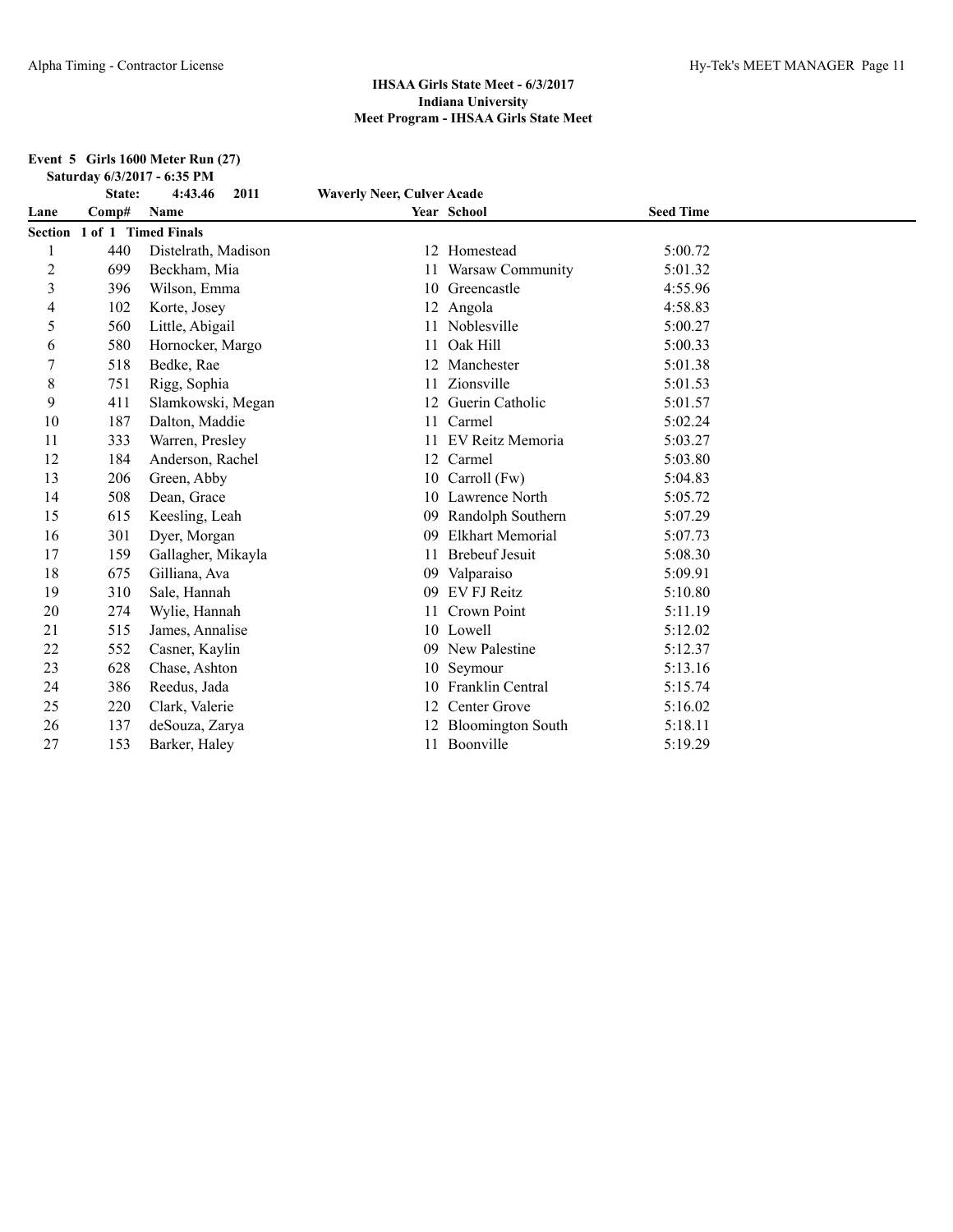|                |       | 2003<br>State:<br>45.75        | <b>Ft Wayne Northrup</b>      |                                   |                              |
|----------------|-------|--------------------------------|-------------------------------|-----------------------------------|------------------------------|
|                |       |                                | Adams, Rox, Carr, Robinson    |                                   |                              |
| Lane           | Comp# | <b>Team</b>                    |                               | Relay                             | <b>Seed Time</b>             |
| <b>Section</b> |       | 1 of 4 Timed Finals            |                               |                                   |                              |
| 4              |       | <b>Bloomington South</b>       |                               | $\mathbf{A}$                      | 50.68                        |
|                |       | 1) #151 Roberts, Riley 09      | 2) #142 Johnson, Megan 12     | 3) #143 Kao, Adenine 11           | 4) #141 Hendricks, Senna 11  |
|                |       | 5) #145 Leal, Lauren 11        | 6) #140 Gilpin, Taryn 10      |                                   |                              |
| 5              |       | Evansville North               |                               | $\mathbf{A}$                      | 50.84                        |
|                |       | 1) #312 Brosmer, Taylor 12     | 2) #313 Carlile, Cassandra 12 | 3) #318 Jenkins, Madilyn 11       | 4) #315 Decker, Nyahna 09    |
|                |       | 5) #317 Hale, Abby 10          | 6) #314 Carter, Hope 09       | 7) #319 Kelley, Sierra 11         | 8) #324 Wilson, Melvona 11   |
| 6              |       | Southridge                     |                               | $\mathbf{A}$                      | 51.24                        |
|                |       | 1) #646 Neukam, Kenzie 10      | $2)$ #641 Bartelt, Sidney 09  | 3) #644 Meece, Grace 09           | 4) #642 Brady, Alexis 09     |
|                |       | 5) #643 Jones, Montana 11      | 6) #647 Steckler, Maria 11    |                                   |                              |
| <b>Section</b> |       | 2 of 4 Timed Finals            |                               |                                   |                              |
| 1              |       | South Bend Washington          |                               | $\mathbf{A}$                      | 50.26                        |
|                |       | 1) #636 Jefferies, Tanasia 12  | 2) #634 Davidson, Lauraine 11 | 3) #635 Griffin, Deana 10         | 4) #637 Pittman, Claire 10   |
|                |       | 5) #782 Pebbles, Makayla 09    |                               |                                   |                              |
| $\overline{c}$ |       | Fort Wayne Northrop            |                               | $\mathbf{A}$                      | 50.10                        |
|                |       | 1) #359 Early, Kamiyah 11      | 2) #365 Swisshelm, Regan 11   | 3) #363 Nelson, Izabelle 12       | 4) #362 Muhammad, Kyara 12   |
|                |       | 5) #360 Irby, Jo'Deci 10       | 6) #361 Kirkwood, Dylan 10    | 7) #756 Jones, Aliyah 11          |                              |
| 3              |       | <b>Evansville Bosse</b>        |                               | $\mathbf{A}$                      | 50.08                        |
|                |       | 1) #302 Bailey, Kiara 12       | $2)$ #306 McElroy, Jaden 10   | 3) #304 Brigham, Tionne $11$      | 4) #305 Dixon, Nykara 09     |
|                |       | 5) #303 Bell, Brionna 09       | 6) #307 Tramill, Kalabra 12   |                                   |                              |
| 4              |       | Chesterton                     |                               | $\mathbf{A}$                      | 49.71                        |
|                |       | 1) #237 Molnar, Brianna 11     | 2) #233 Craycraft, Ashley 09  | 3) #239 Smith, Alex 11            | 4) #240 Tumidalsky, Alexa 10 |
|                |       | 5) #232 Balon, Victoria 10     | 6) #238 Raffin, Rose 12       | 7) #235 Jackson, Chelsea 12       | 8) #236 Marchetti, Belle 09  |
| 5              |       | Homestead                      |                               | $\mathbf{A}$                      | 49.78                        |
|                |       | 1) #444 Royal, Saviannah 12    | 2) #448 Torrez, Gabrielle 09  | 3) #443 Middleton, Gwen 12        | 4) #449 Torrez, Natalia 12   |
|                |       | 5) #763 Daugherty, Chrislyn 12 | 6) #764 Machall, Ella 11      | 7) #765 Royal, Marlicia 10        | 8) #766 Wright, Jaeleen 10   |
| 6              |       | Warsaw Community               |                               | $\mathbf{A}$                      | 49.88                        |
|                |       | 1) #701 Bellamy, Maygan 10     | 2) #703 Clampitt, Makayla 10  | 3) #704 Curtis, Abbi 11           | 4) #705 Davis, Shunterra 11  |
|                |       | 5) #799 Dickerhoff, Addie 10   | 6) #800 Hummitch, Kaia 09     | 7) #801 Klotz, Ellie 09           | 8) #802 Menzie, Kendall 11   |
| $\tau$         |       | Concord                        |                               | $\mathbf{A}$                      | 50.15                        |
|                |       | 1) #251 Holloway, Janiyla 10   | $2)$ #249 Barnes, Janiyah 10  | 3) #250 Colton-Flores, Shenais 10 | 4) #253 Thomas, Oniste 11    |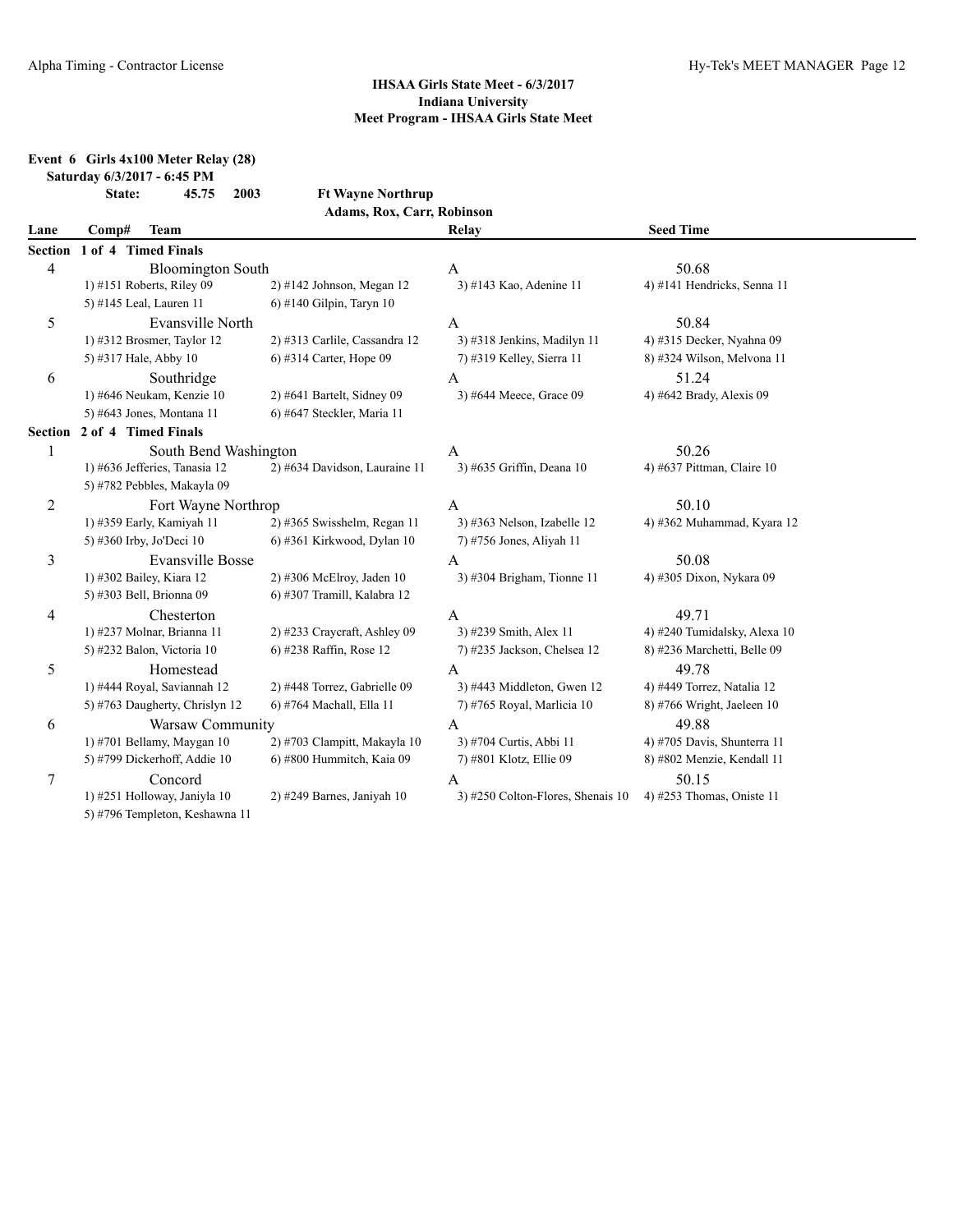## **Section 3 of 4 Timed Finals...(Event 6 Girls 4x100 Meter Relay (28))**

|   | McCutcheon                    |                              | A                             | 49.61                           |
|---|-------------------------------|------------------------------|-------------------------------|---------------------------------|
|   | 1) #520 Crowe, Haley 12       | 2) #522 Nicol, Riley 10      | 3) #519 Beeker, Jade 09       | 4) #523 Owens, Alanah 12        |
|   | 5) #521 Crowe, Kassidy 10     | 6) #524 Pickell, Kaylee 10   | 7) #525 Singh, Diamond 09     | 8) #526 Switzer, Shianne 09     |
| 2 | Jeffersonville                |                              | A                             | 49.42                           |
|   | 1) #474 Winford, Aa'leiah 09  | 2) #472 Tate, Callista 10    | 3) #473 Todd, Tamia 10        | 4) #469 Henry, Jhala 12         |
|   | 5) #471 Stevenson, I'Leese 11 | 6) #467 Brown, Danaeja 10    | 7) #468 Clay, Evelynn 11      | 8) #470 Owens, Mariah 11        |
| 3 | Roncalli                      |                              | A                             | 49.39                           |
|   | 1) #619 Asher, Josie 12       | $2)$ #624 Saylor, Paige 12   | 3) #621 Clarke, Morgan 12     | 4) #626 Sonderman, Emily 09     |
|   | 5) #623 O'Connor, Kasey 10    | 6) #620 Bryans, Marisa 12    | 7) #625 Schultheis, Carlie 10 | 8) #622 Lawrie, Grace 11        |
| 4 | Fort Wayne Wayne              |                              | A                             | 49.15                           |
|   | 1) #370 Bieber, Kristin 12    | 2) #371 Chapman, Anah 10     | 3) #372 Fitts, Tonyia 09      | 4) #373 Phillips, Aneise $11$   |
|   | 5) #760 Furlough, Deja 09     | $6$ ) #761 Mabson, Indigo 10 | 7) #762 Mims, Jasmine 09      |                                 |
| 5 | Crown Point                   |                              | A                             | 49.32                           |
|   | 1) #273 White, Savy 09        | 2) #262 Herkey, Allison 10   | 3) #258 Feder, Lauren 12      | 4) #266 Meeks, Jonee 12         |
|   | 5) #259 Grady, Paytn 11       | 6) #261 Harrell, Aaliyah 09  | 7) #257 Donofrio, Maddie 10   |                                 |
| 6 | <b>Ben Davis</b>              |                              | A                             | 49.33                           |
|   | 1) #114 Brown, Sheniya 11     | $2)$ #115 Campbell, Ralen 12 | 3) #119 Jones, DiAira 11      | 4) #120 Simmons-Avant, Kyara 12 |
|   | 5) #116 Coleman, Jada 10      | 6) #117 Gomillia, Anajah 10  |                               |                                 |
| 7 | Munster                       |                              | A                             | 49.46                           |
|   | 1) #546 Majety, Saveda 12     | 2) #547 Shine, Adeyah 10     | 3) #543 Kekelik, Cami 12      | 4) #544 Lakomek, Madison 10     |
|   | 5) #541 Brown, Imani 09       | 6) #545 Lee, Brittney 12     | 7) #548 Ziel, Kendal 11       |                                 |
| 8 | Terre Haute South Vigo        |                              | A                             | 49.68                           |
|   | 1) #657 Edinburgh, Chaiela 10 | 2) #655 Carmichael, Naiya 10 | 3) #667 Rogers, Bethany 11    | 4) #662 Kerr, Emily 10          |
|   | 5) #658 Essig, Molly 12       | 6) #665 Patterson, Shauna 09 | 7) #656 Ealy, Maddy 11        |                                 |
| 9 | LaPorte                       |                              | A                             | 49.71                           |
|   | 1) #490 Anglin, Lauren 11     | 2) #491 Flowers, Nichole 11  | 3) #492 O'Neal, Janelle 11    | 4) #495 Tuerff, Riley 10        |
|   | 5) #494 Rogers, Roby 12       |                              |                               |                                 |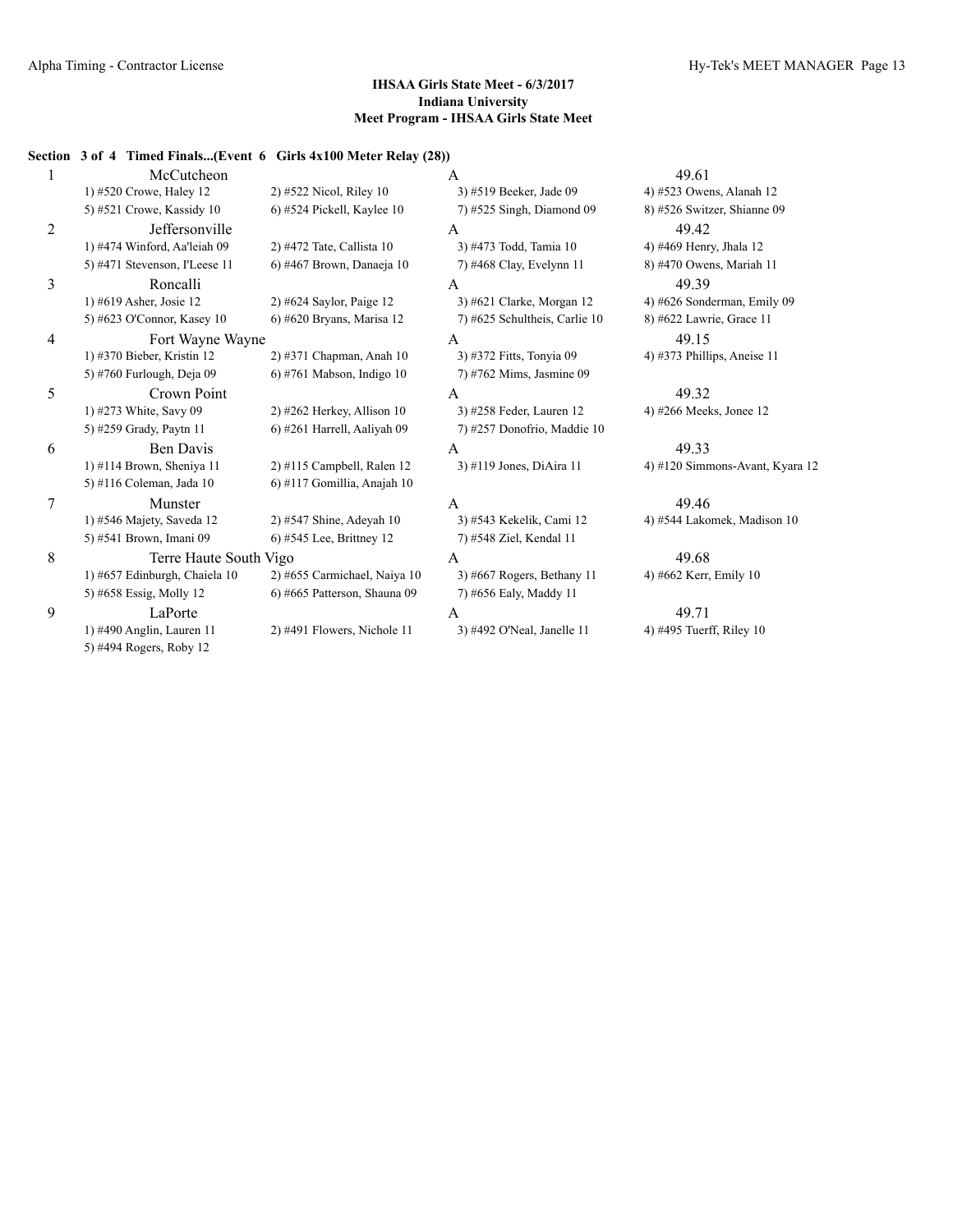## **Section 4 of 4 Timed Finals...(Event 6 Girls 4x100 Meter Relay (28))**

| 1 | Carmel                         |                                | A                              | 48.83                           |
|---|--------------------------------|--------------------------------|--------------------------------|---------------------------------|
|   | 1) #202 Upton, Josie 11        | 2) #194 Hune, Reagan 10        | 3) #193 Hawkins, Elle 12       | 4) #198 Markley, Carly 11       |
|   | 5) #190 Gill, Kiara 09         | 6) #201 Scott, Sydney 12       | 7) #183 Anderson, Michael 11   |                                 |
| 2 | Avon                           |                                | A                              | 48.34                           |
|   | 1) #111 Springer, Daija $10$   | $2)$ #105 Harvey, Jayden 10    | $3)$ #107 Mitchell, Diamond 12 | 4) #110 Shelton, Stacie 12      |
|   | 5) #104 Culbreath, AleJa 10    | 6) #108 Murrell, Cori 11       |                                |                                 |
| 3 | Warren Central                 |                                | A                              | 47.82                           |
|   | 1) #683 Covington, Mikeisha 10 | $2)$ #687 Hoosier, Prommyse 10 | 3) #688 Jackson, Kayland 12    | 4) #694 Talley, K'Ja 09         |
|   | 5) #689 James, Dorionna 09     | $6$ ) #690 Johnson, Dejah 12   | 7) #679 Baker, Ashley 12       | 8) #680 Barnes, Imani 09        |
| 4 | Fishers                        |                                | A                              | 47.35                           |
|   | 1) #335 Carver, Paris 12       | 2) #338 Harrison, Danielle 12  | 3) #336 Crose, Kayla 12        | 4) #343 Perryman, Tamia 09      |
|   | 5) #341 McClung, Kieya 10      | 6) #342 Noble, Arianna 12      | 7) #340 May, Grace 10          | 8) #344 Poole, Amaya 10         |
| 5 | <b>Hamilton Southeastern</b>   |                                | A                              | 47.68                           |
|   | 1) #415 Burgess, Olivia 09     | 2) #420 Sydnor, Tierra 10      | 3) #419 Mackenzie, Mia 11      | 4) #416 Christopher, Camille 11 |
|   | 5) #413 Bray, Jessica 11       | 6) #417 Dickenson, Amani 09    | 7) #414 Brooks-Edson, Jada 11  | 8) #421 Thixton, Sydney 09      |
| 6 | <b>Brebeuf Jesuit</b>          |                                | A                              | 47.76                           |
|   | 1) #158 Ezell, Alex 10         | 2) #162 Killebrew, Semira 10   | 3) #167 Smith, Jordan 11       | 4) #168 Turner, Nakita 11       |
|   | 5) #156 Chestnut, Brooklyn 09  | 6) #155 Anderson, Yasmine 11   | $7)$ #160 Gray, Taylor 10      | 8) #169 Wagner, Mia 09          |
| 7 | Center Grove                   |                                | $\overline{A}$                 | 48.68                           |
|   | 1) #226 Utterback, Allison 12  | 2) #223 Goines, Haley 11       | 3) #224 Riley, Julia 10        | 4) #229 Yeast, Kiyah 09         |
|   | 5) #221 Dillworth, Deanna 11   | $6$ ) #227 Wheat, Ashley 11    | 7) #228 Williams, Riko 10      | 8) #225 Schultz, Claire 10      |
| 8 | Lawrence Central               |                                | $\mathsf{A}$                   | 48.84                           |
|   | 1) #502 Steinhardt, Sydney 12  | 2) #499 Norwood, Jai-Lyn 11    | 3) #501 Simmons, De'Aira 11    | 4) #503 Wallace, Mariah 12      |
|   | 5) #500 Parchman, Ayana 10     | $6$ ) #498 Miller, Taylor 10   | 7) #497 Jones, Jimmesia 11     | 8) #496 Jennings, Candace 11    |
| 9 | Merrillville                   |                                | A                              | 49.06                           |
|   | 1) #530 Davis, Caiyla 09       | 2) #532 Laster, Carnisa 12     | 3) #533 McClendon, Aniya 10    | 4) #527 Bozeman, Romella 09     |
|   | 5) #528 Chatman, Arianna 09    | $6$ ) #534 McHenry, Payton 10  |                                |                                 |
|   |                                |                                |                                |                                 |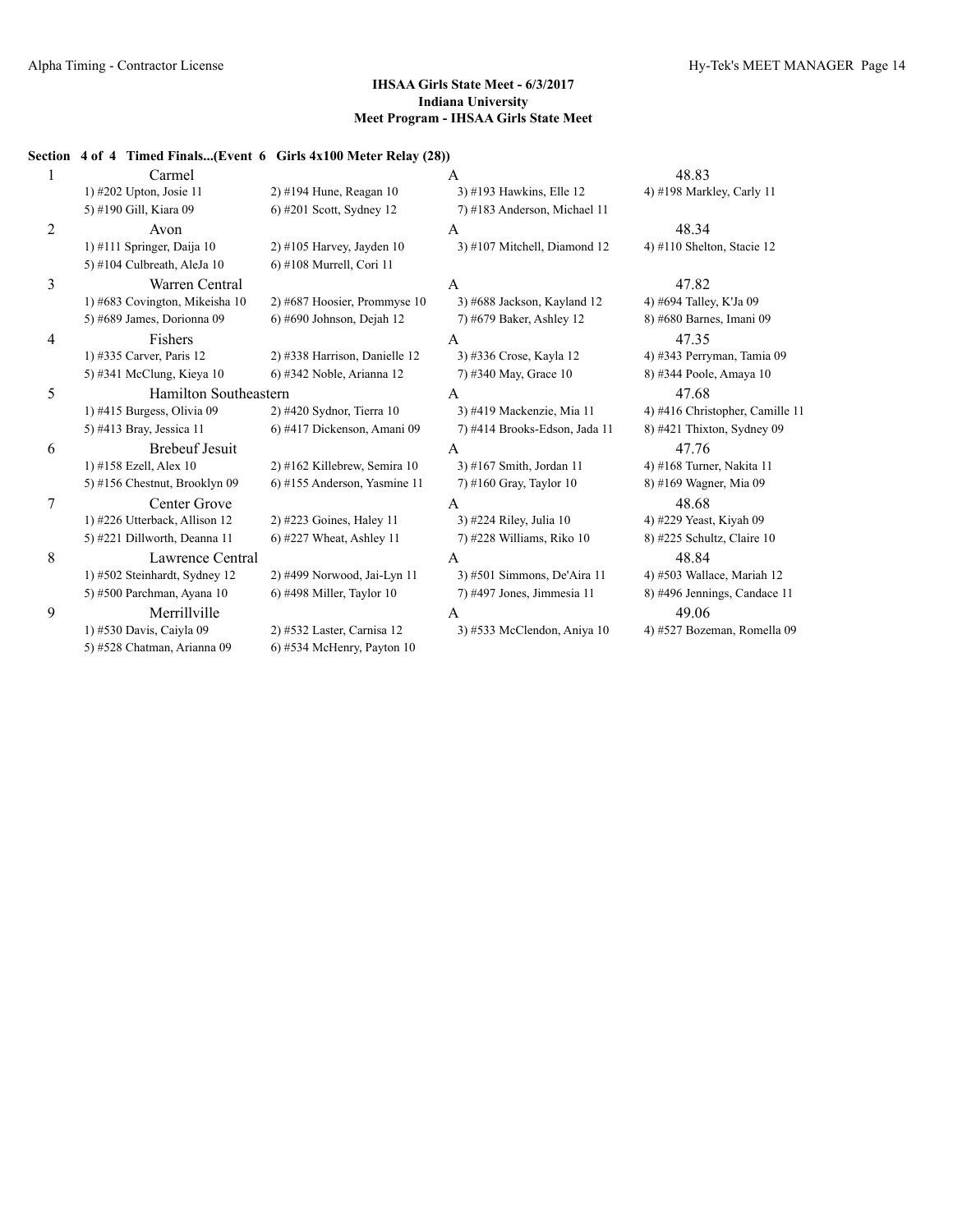**Event 7 Girls 400 Meter Dash (27) Saturday 6/3/2017 - 7:05 PM**

|                | State:                      | 1986<br>52.42       | <b>Maicel Malone, North Central Indpls</b> |                           |                  |  |
|----------------|-----------------------------|---------------------|--------------------------------------------|---------------------------|------------------|--|
| Lane           | Comp#                       | Name                |                                            | Year School               | <b>Seed Time</b> |  |
|                | Section 1 of 3 Timed Finals |                     |                                            |                           |                  |  |
|                | 649                         | Cole, Taylor        | 11                                         | Southwestern              | 1:00.12          |  |
| $\overline{2}$ | 578                         | Siples, Eden        | 10                                         | Northview                 | 1:00.01          |  |
| 3              | 590                         | Pennix, Jemmia      |                                            | 10 Penn                   | 59.53            |  |
| 4              | 215                         | Prasad, Sunada      | 12                                         | Castle                    | 59.17            |  |
| 5              | 469                         | Henry, Jhala        | 12                                         | Jeffersonville            | 59.18            |  |
| 6              | 610                         | Crawford, Rachel    |                                            | Plymouth                  | 59.24            |  |
|                | 435                         | Edwards, Lauren     |                                            | 12 Hobart                 | 59.79            |  |
| 8              | 308                         | Brown, Emma         | 11                                         | <b>Evansville Central</b> | 1:00.12          |  |
| 9              | 614                         | Jones-taylor, Avery |                                            | 10 Princeton Comm         | 1:00.95          |  |
|                | Section 2 of 3 Timed Finals |                     |                                            |                           |                  |  |
|                | 553                         | Crowder, Victoria   |                                            | 10 New Palestine          | 58.92            |  |
| $\overline{2}$ | 360                         | Irby, Jo'Deci       |                                            | 10 FW Northrop            | 58.72            |  |
| 3              | 402                         | Anderson, Hanna     |                                            | Greenwood Comm            | 58.25            |  |
| 4              | 737                         | Ernsberger, Aleka   | 09                                         | Westview                  | 57.48            |  |
| 5              | 451                         | Dietrick, Katie     | 10                                         | <b>Bishop Chatard</b>     | 57.70            |  |
| 6              | 690                         | Johnson, Dejah      |                                            | Warren Central            | 57.85            |  |
|                | 420                         | Sydnor, Tierra      |                                            | 10 Hamilton Southea       | 58.35            |  |
| 8              | 592                         | Bargue, Hannah      | 09                                         | Perry Meridian            | 58.85            |  |
| 9              | 252                         | Hudson, Jasmine     |                                            | 10 Concord                | 59.01            |  |
|                | Section 3 of 3 Timed Finals |                     |                                            |                           |                  |  |
|                | 595                         | Hunter, Iyanla      |                                            | 10 Perry Meridian         | 57.46            |  |
| 2              | 555                         | Anderson, Maria     |                                            | Noblesville               | 57.10            |  |
| 3              | 567                         | Jones, Courtney     |                                            | North Central             | 56.89            |  |
| 4              | 599                         | Irby, Lynna         |                                            | 12 Pike                   | 54.43            |  |
| 5              | 393                         | Christian, Antonise |                                            | Gary West Side            | 55.50            |  |
| 6              | 194                         | Hune, Reagan        |                                            | 10 Carmel                 | 56.88            |  |
| 7              | 364                         | Phillips, Breanna   |                                            | 12 FW Northrop            | 56.92            |  |
| 8              | 529                         | Coleman, Alysa      |                                            | Merrillville              | 57.45            |  |
| 9              | 683                         | Covington, Mikeisha |                                            | 10 Warren Central         | 57.47            |  |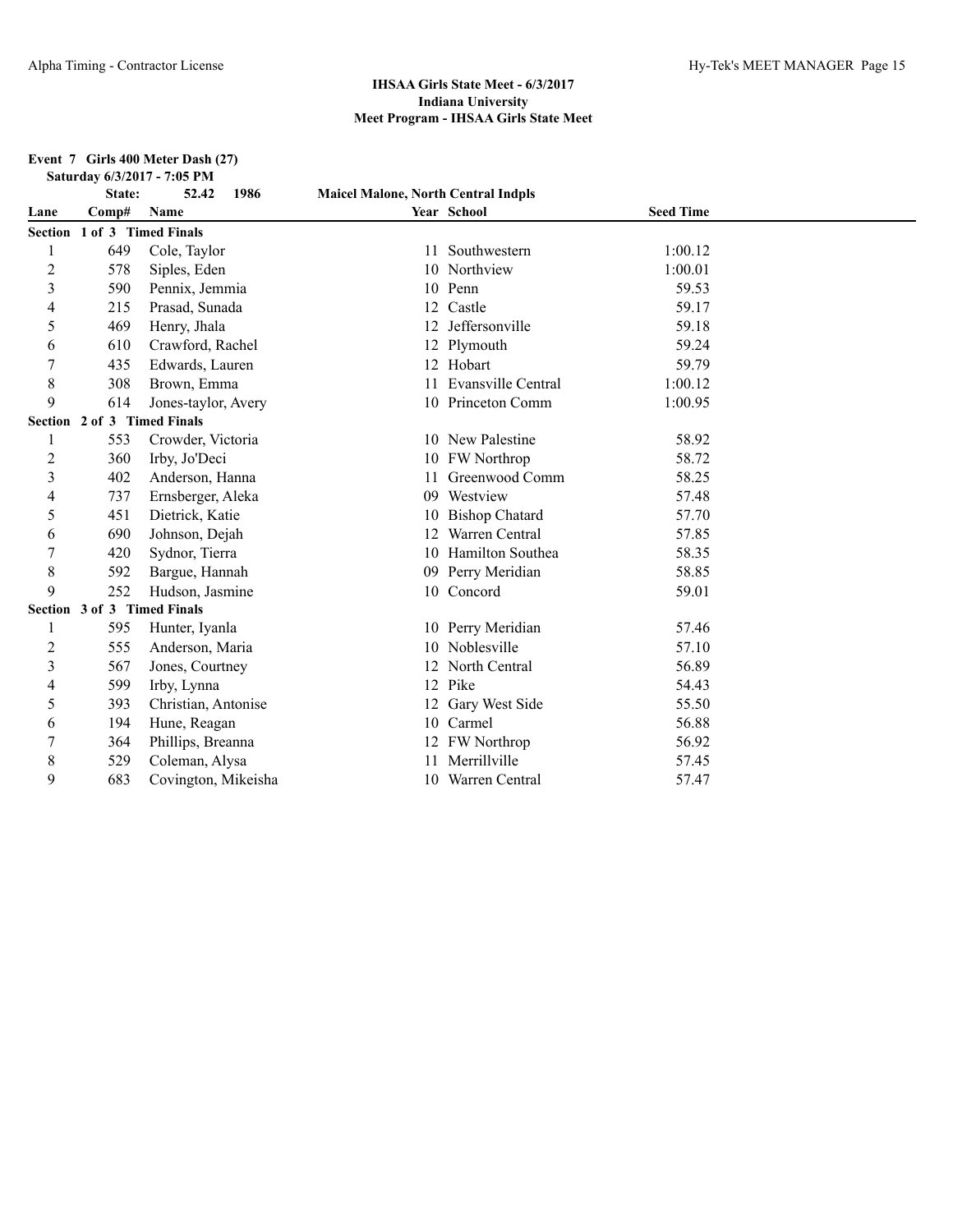#### **Event 8 Girls 300 Meter Hurdles (27) Saturday 6/3/2017 - 7:20 PM**

|                | State:                      | 41.36<br>2014       | <b>Symone Black, FW Concordia</b> |                         |                  |  |
|----------------|-----------------------------|---------------------|-----------------------------------|-------------------------|------------------|--|
| Lane           | Comp#                       | Name                |                                   | Year School             | <b>Seed Time</b> |  |
|                | Section 1 of 3 Timed Finals |                     |                                   |                         |                  |  |
|                | 311                         | Zigenfus, Victoria  |                                   | 10 EV Mater Dei         | 47.88            |  |
| $\overline{c}$ | 572                         | Robinson, Chanler   | 09                                | North Central           | 47.16            |  |
| 3              | 394                         | Bittner, Samantha   |                                   | 12 Gibson Southern      | 46.71            |  |
| 4              | 650                         | Reynolds, Caitlyn   | 10                                | <b>Springs Valley</b>   | 46.47            |  |
| 5              | 501                         | Simmons, De'Aira    |                                   | 11 Lawrence Central     | 46.67            |  |
| 6              | 487                         | Washington, Destiny |                                   | 11 Lake Central         | 46.70            |  |
| 7              | 298                         | Terry, Marie        |                                   | 11 Eastern (Pekin)      | 47.04            |  |
| 8              | 738                         | Denham, Abby        |                                   | 12 White River Valley   | 47.23            |  |
| 9              | 348                         | Cox, Corinne        |                                   | 11 Floyd Central        | 47.98            |  |
|                | Section 2 of 3 Timed Finals |                     |                                   |                         |                  |  |
|                | 399                         | Peterson, Crystal   | 09                                | Greenfield-Central      | 46.38            |  |
| $\overline{2}$ | 375                         | Alanis, Nallely     | 10                                | Frankfort               | 45.96            |  |
| 3              | 439                         | Bultemeyer, Evonne  |                                   | Homestead               | 45.70            |  |
| 4              | 574                         | Lefebvre, Carlee    |                                   | 12 North Miami          | 45.45            |  |
| 5              | 103                         | Adam, Jordan        |                                   | 12 Avon                 | 45.47            |  |
| 6              | 357                         | Friedrich, Olivia   |                                   | 12 FW Concordia         | 45.60            |  |
|                | 495                         | Tuerff, Riley       |                                   | 10 LaPorte              | 45.84            |  |
| 8              | 395                         | Kissinger, Jillian  | 11                                | Goshen                  | 46.01            |  |
| 9              | 450                         | Barnes, Beth        |                                   | 10 Bishop Chatard       | 46.45            |  |
|                | Section 3 of 3 Timed Finals |                     |                                   |                         |                  |  |
|                | 361                         | Kirkwood, Dylan     | 10                                | <b>FW</b> Northrop      | 45.38            |  |
| 2              | 263                         | LaCosse, Kristen    | 12                                | <b>Crown Point</b>      | 44.69            |  |
| 3              | 478                         | Brady, Kayla        | 09                                | Laf Central Cath        | 44.24            |  |
| 4              | 276                         | Coy, Addison        |                                   | <b>Culver Academies</b> | 43.06            |  |
| 5              | 752                         | Robinson, Ella      |                                   | 10 Zionsville           | 43.18            |  |
| 6              | 419                         | Mackenzie, Mia      |                                   | Hamilton Southea        | 44.14            |  |
|                | 362                         | Muhammad, Kyara     |                                   | FW Northrop             | 44.35            |  |
| 8              | 681                         | Batts, Kennedy      |                                   | Warren Central          | 44.73            |  |
| 9              | 694                         | Talley, K'Ja        | 09                                | Warren Central          | 45.42            |  |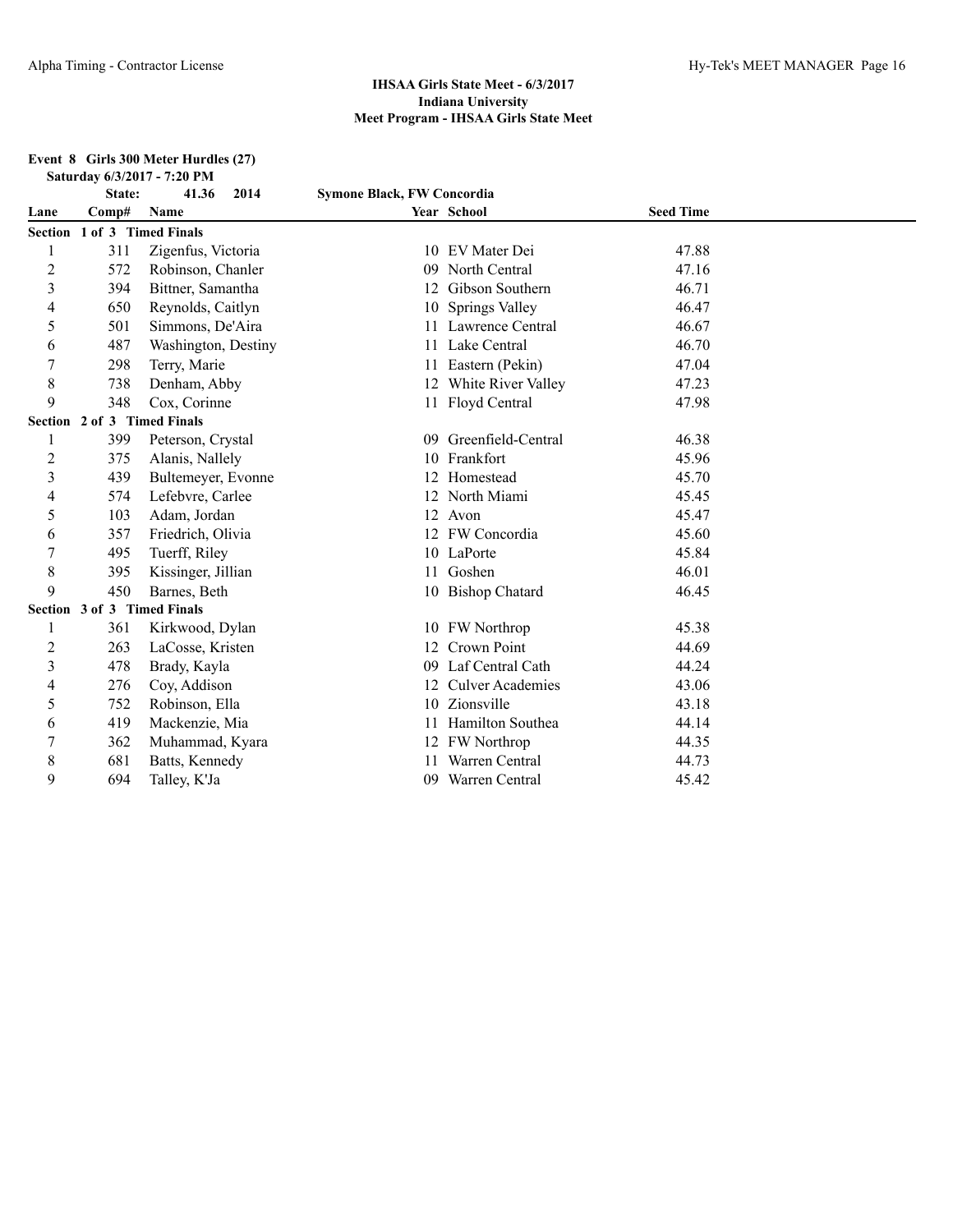#### **Event 9 Girls 800 Meter Run (27) Saturday 6/3/2017 - 7:45 PM**

|         | State:                      | 2011<br>2:07.91          | <b>Brittany Neeley, Eastern Greentown</b> |                         |                  |  |
|---------|-----------------------------|--------------------------|-------------------------------------------|-------------------------|------------------|--|
| Lane    | Comp#                       | Name                     |                                           | Year School             | <b>Seed Time</b> |  |
| Section | 1 of 2 Timed Finals         |                          |                                           |                         |                  |  |
| $3-1A$  | 382                         | Hoover, Kaylor           | 12                                        | <b>Franklin Central</b> | 2:18.11          |  |
| $6-1B$  | 207                         | Hathaway, Meagan         | 10                                        | Carroll (Fw)            | 2:19.17          |  |
| $9-1C$  | 346                         | Barba, Faith             |                                           | 11 Floyd Central        | 2:20.11          |  |
| $12-1D$ | 629                         | Collins, Jacy            | 09                                        | Shakamak                | 2:25.66          |  |
| $1-2A$  | 561                         | Sharples-Gordon, Susanna | 12                                        | Noblesville             | 2:17.58          |  |
| $4-2B$  | 675                         | Gilliana, Ava            | 09                                        | Valparaiso              | 2:18.23          |  |
| $7-2C$  | 283                         | Smith, Aiden             | 11                                        | Dekalb                  | 2:19.41          |  |
| $10-2D$ | 742                         | Bartley, Chloe           | 12                                        | Wood Memorial           | 2:21.37          |  |
| $13-2E$ | 255                         | Barger, Breanna          | 12                                        | Crothersville           | 2:25.68          |  |
| $2-3A$  | 462                         | Gallagher, Annie         | 11                                        | Cathedral               | 2:17.68          |  |
| $5-3B$  | 269                         | Russin, Maddie           | 09                                        | Crown Point             | 2:19.03          |  |
| $8-3C$  | 515                         | James, Annalise          |                                           | 10 Lowell               | 2:19.56          |  |
| $11-3D$ | 139                         | Galuska, Toudora         |                                           | 11 Bloomington South    | 2:23.04          |  |
|         | Section 2 of 2 Timed Finals |                          |                                           |                         |                  |  |
| $3-1A$  | 579                         | Stutsman, Erica          |                                           | 11 Northwood            | 2:14.11          |  |
| $6-1B$  | 640                         | Sullivan, Erin           | 12                                        | Southport               | 2:15.18          |  |
| $9-1C$  | 339                         | Lapsley, Kamya           |                                           | Fishers                 | 2:16.07          |  |
| $12-1D$ | 587                         | Jankowski, Emma          |                                           | 12 Penn                 | 2:17.09          |  |
| $1-2A$  | 608                         | Kiser, Madison           |                                           | 12 Pioneer              | 2:12.48          |  |
| $4-2B$  | 178                         | Rinehart, Lauren         | 09                                        | Brownsburg              | 2:14.49          |  |
| $7-2C$  | 163                         | Modrall, Katherine       |                                           | <b>Brebeuf Jesuit</b>   | 2:15.69          |  |
| $10-2D$ | 746                         | Ellis, Angelina          |                                           | Zionsville              | 2:16.27          |  |
| $13-2E$ | 627                         | Barker, Jenna            |                                           | Seton Catholic          | 2:17.15          |  |
| $2-3A$  | 695                         | Tyler, Tiler             | 12                                        | Warren Central          | 2:14.05          |  |
| $5-3B$  | 588                         | Macleod, Ashleigh        | 12                                        | Penn                    | 2:14.79          |  |
| $8-3C$  | 441                         | Dvorak, Julia            | 09                                        | Homestead               | 2:16.05          |  |
| $11-3D$ | 332                         | Sievern, Claire          |                                           | EV Reitz Memoria        | 2:16.92          |  |
| $14-3E$ | 508                         | Dean, Grace              |                                           | 10 Lawrence North       | 2:17.36          |  |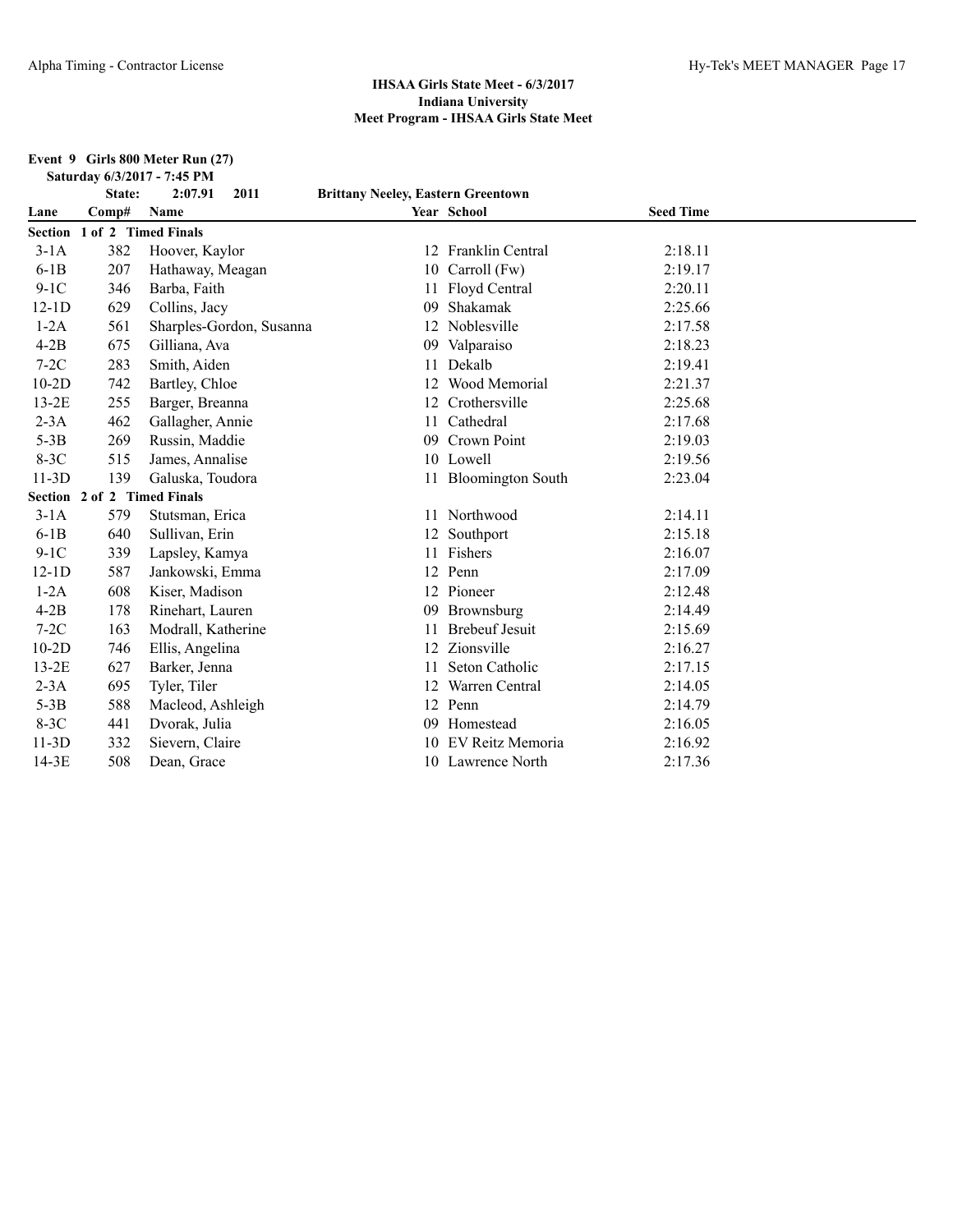#### **Event 10 Girls 3200 Meter Run (27) Saturday 6/3/2017 - 8:15 PM**

|                | State:                      | 10:11.20<br>2015   | Anna Rohrer, Mishawaka |                          |                  |  |
|----------------|-----------------------------|--------------------|------------------------|--------------------------|------------------|--|
| Lane           | Comp#                       | Name               |                        | Year School              | <b>Seed Time</b> |  |
|                | Section 1 of 1 Timed Finals |                    |                        |                          |                  |  |
|                | 241                         | Cavanaugh, McKenna | 10                     | Christian Academ         | 10:55.69         |  |
| $\overline{c}$ | 493                         | Riehle, Shelby     |                        | 10 LaPorte               | 10:55.81         |  |
| 3              | 189                         | Geisler, Christina | 12                     | Carmel                   | 10:41.27         |  |
| 4              | 396                         | Wilson, Emma       | 10                     | Greencastle              | 10:41.86         |  |
| 5              | 185                         | Bates, Phoebe      | 09                     | Carmel                   | 10:50.05         |  |
| 6              | 282                         | Schwartz, Tyler    | 11                     | Dekalb                   | 10:54.23         |  |
|                | 345                         | Wai, Miya          |                        | 10 Fishers               | 10:57.44         |  |
| 8              | 674                         | Ferngren, Logan    | 11                     | Valparaiso               | 10:59.38         |  |
| 9              | 281                         | Beckmann, Lauren   |                        | Dekalb                   | 11:02.70         |  |
| 10             | 518                         | Bedke, Rae         | 12                     | Manchester               | 11:04.06         |  |
| 11             | 412                         | Black, Laurel      |                        | 10 Hamilton Southea      | 11:04.74         |  |
| 12             | 639                         | Green, Lexie       | 09                     | Southport                | 11:04.96         |  |
| 13             | 672                         | Gutwein, Maggie    | 10                     | <b>Twin Lakes</b>        | 11:05.86         |  |
| 14             | 585                         | Frank, Lauren      | 11                     | Penn                     | 11:06.59         |  |
| 15             | 408                         | Schemanske, Paige  | 10                     | Guerin Catholic          | 11:06.66         |  |
| 16             | 354                         | Sorg, Kyley        | 11                     | Floyd Central            | 11:06.70         |  |
| 17             | 392                         | Welch, Riley       | 12                     | Fremont                  | 11:10.22         |  |
| 18             | 514                         | Boyer, Jordyn      |                        | 10 Lowell                | 11:10.55         |  |
| 19             | 242                         | Liddle, Sydney     | 09                     | Christian Academ         | 11:11.94         |  |
| 20             | 301                         | Dyer, Morgan       | 09                     | <b>Elkhart Memorial</b>  | 11:11.95         |  |
| 21             | 248                         | Morlock, Olivia    | 09                     | Columbus North           | 11:12.62         |  |
| 22             | 164                         | O'Donnell, Katie   | 10                     | <b>Brebeuf Jesuit</b>    | 11:16.66         |  |
| 23             | 135                         | Williams, Grace    |                        | <b>Bloomington North</b> | 11:17.11         |  |
| 24             | 165                         | Ricks, Kate        | 10                     | <b>Brebeuf Jesuit</b>    | 11:19.44         |  |
| 25             | 697                         | Wells, Jamie       |                        | Warren Central           | 11:20.73         |  |
| 26             | 654                         | Barton, Lily       | 09                     | TH South Vigo            | 11:23.09         |  |
| 27             | 388                         | Traas, Shayla      |                        | 10 Franklin Central      | 11:26.77         |  |
|                |                             |                    |                        |                          |                  |  |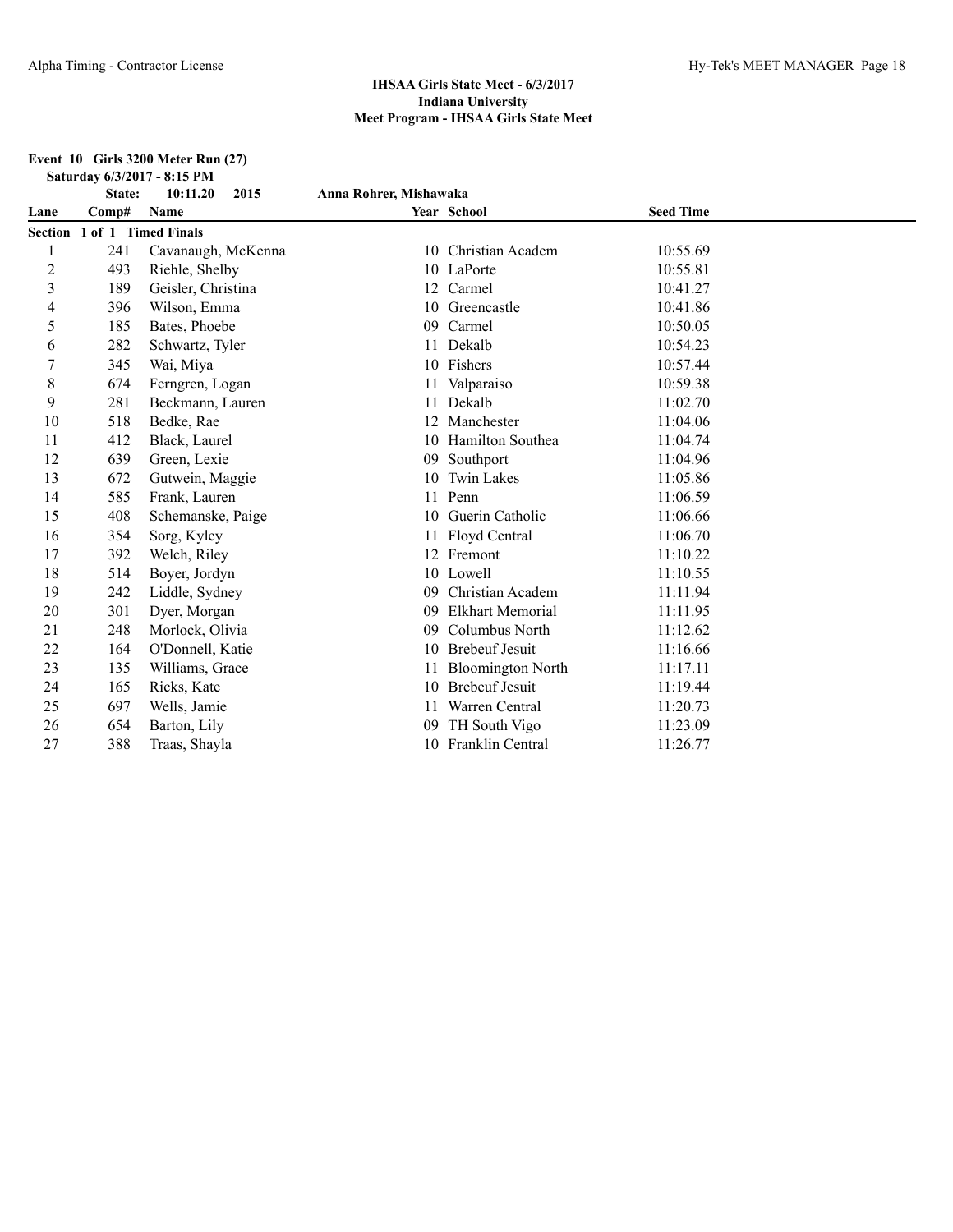**Event 11 Girls 4x400 Meter Relay (27)**

**Saturday 6/3/2017 - 8:30 PM**

**State: 3:47.37 2011 Lawrence North, Law. North M Brooks, A Franklin, A Spencer, C Miller**

| Lane           | Comp#                    | <b>Team</b>                   |                                | Relay                         | <b>Seed Time</b>              |
|----------------|--------------------------|-------------------------------|--------------------------------|-------------------------------|-------------------------------|
| <b>Section</b> | 1 of 3 Timed Finals      |                               |                                |                               |                               |
|                |                          | Castle                        |                                | A                             | 4:08.30                       |
|                |                          | 1) #208 Bassett, Cora 10      | 2) #215 Prasad, Sunada 12      | 3) #212 Herrell, Maggie 09    | 4) #213 Luker, Shelby 09      |
|                |                          | 5) #214 Porter, Kaitlyn 09    | 6) #209 Bhaskara, Meghanna 11  | 7) #217 Voyles, Alexia 11     | 8) #219 Young, Lydia 11       |
| 2              |                          | <b>Bloomington North</b>      |                                | A                             | 4:06.86                       |
|                |                          | 1) #126 Dixon, Caroline 11    | $2)$ #124 Chitwood, Paige 11   | 3) #131 Roberts, Javenique 09 | 4) #125 Clark, Kayli 09       |
|                |                          | 5) #128 Feagans, Sydney 09    | 6) #130 Popp, Jenna $10$       | 7) #123 Carver, Mackenzie 09  | 8) #133 Storm, Taylor 09      |
| 3              |                          | Evansville Reitz Memorial     |                                | A                             | 4:04.83                       |
|                |                          | 1) #330 Morphew, Allison 09   | $2)$ #327 Hayhurst, Ellen 10   | 3) #332 Sievern, Claire 10    | 4) #333 Warren, Presley 11    |
|                |                          | 5) #325 Delancey, Rachel $10$ | 6) #331 Schnautz, Addie 10     | 7) #328 Hooper, Ah'tahja 11   | 8) #329 Jung, Grace 09        |
| 4              |                          | <b>Franklin Central</b>       |                                | A                             | 4:01.98                       |
|                |                          | 1) #382 Hoover, Kaylor 12     | 2) #384 Mitchell, Chessa 12    | 3) #379 Coney, Emma 10        | 4) #386 Reedus, Jada 10       |
|                |                          | 5) #377 Coker, Isabelle 09    | 6) #378 Comastri, Audrey 09    | 7) #380 Day, Madison 11       | 8) #387 Thompson, Dayton 09   |
| 5              |                          | Hobart                        |                                | A                             | 4:02.49                       |
|                |                          | 1) #434 Castillo, Cecelia 12  | 2) #433 Brookshire, Olexia 10  | 3) #437 Metts, Addison 09     | 4) #435 Edwards, Lauren 12    |
|                |                          | 5) #436 Haluska, Abby 09      | 6) #438 Shaginaw, Holly 10     |                               |                               |
| 6              |                          | Fort Wayne Wayne              |                                | A                             | 4:04.51                       |
|                |                          | 1) #373 Phillips, Aneise $11$ | 2) #370 Bieber, Kristin 12     | 3) #371 Chapman, Anah 10      | 4) #374 Williams, Dejai 11    |
|                | 5) #372 Fitts, Tonyia 09 |                               | 6) #758 Alexander, Shiara 09   | 7) #759 Grubbs, Jada 11       |                               |
| 7              |                          | Evansville North              |                                | A                             | 4:07.15                       |
|                | 1) #317 Hale, Abby 10    |                               | 2) #319 Kelley, Sierra 11      | 3) #320 Leary, Ariah 12       | 4) #322 Roth, Stephanie 12    |
|                |                          | 5) #314 Carter, Hope 09       | 6) #321 Millikan, Morgan 10    | 7) #323 Schreiber, Emma 11    | 8) #324 Wilson, Melvona 11    |
| 8              |                          | <b>Bloomington South</b>      |                                | A                             | 4:09.07                       |
|                |                          | 1) #148 Monson, Jordan 10     | 2) #149 Rajamani, Hannah 10    | 3) #152 Trueblood, Mia 11     | 4) #147 McMullen, Madison 11  |
|                |                          | 5) #146 Mcclaine, Emiko 09    | $6$ ) #142 Johnson, Megan 12   | 7) #143 Kao, Adenine 11       | 8) #144 Kunzman, Hannah 12    |
| 9              |                          | Terre Haute South Vigo        |                                | A                             | 4:11.72                       |
|                |                          | 1) #663 Lonnemann, Sarah 11   | $2)$ #660 Findley, Caroline 11 | 3) #658 Essig, Molly 12       | 4) #664 Moore, Amanda 12      |
|                |                          | 5) #668 Russell, Mara 11      | 6) #666 Pigg, Ruby 11          | 7) #667 Rogers, Bethany 11    | 8) #661 Glaziner, Marianne 10 |
|                |                          |                               |                                |                               |                               |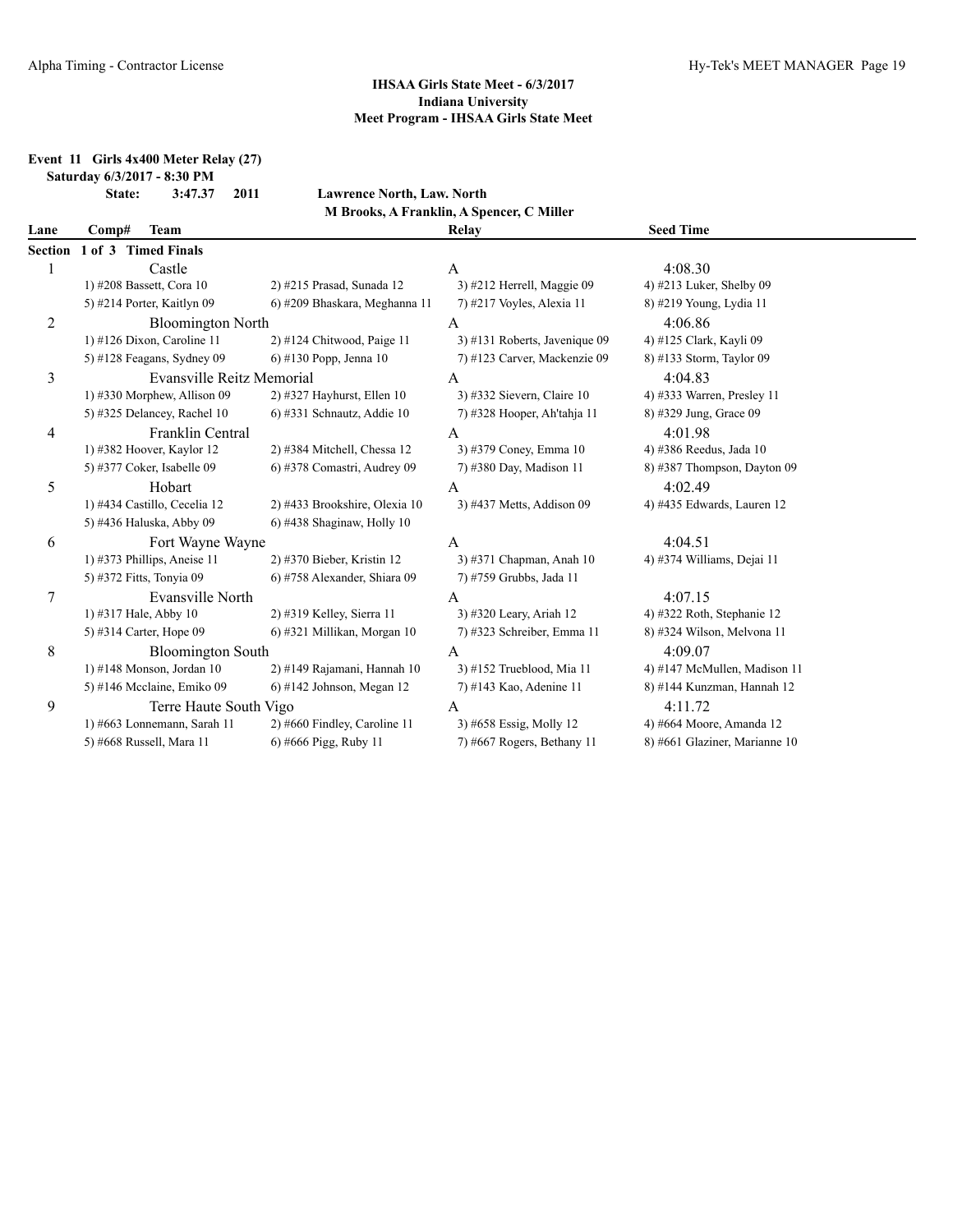## **Section 2 of 3 Timed Finals...(Event 11 Girls 4x400 Meter Relay (27))**

|   | Carmel                       |                                 | A                             | 4:00.02                       |
|---|------------------------------|---------------------------------|-------------------------------|-------------------------------|
|   | 1) $\#203$ Waples, Alexis 11 | $2)$ #198 Markley, Carly 11     | 3) #186 Brown, Nevian 12      | 4) #194 Hune, Reagan 10       |
|   | 5) #195 Hunter, Martha 09    | $6$ ) #187 Dalton, Maddie 11    | 7) #201 Scott, Sydney 12      | 8) #192 Hand, Emily 09        |
| 2 | Penn                         |                                 | A                             | 3:59.90                       |
|   | 1) #590 Pennix, Jemmia 10    | 2) #589 Mott, Elli 12           | 3) #588 Macleod, Ashleigh 12  | 4) #583 Darr, Megan 12        |
|   | 5) #776 Enyeart, Breana 11   | 6) #779 Carrico, Kelsi 09       | 7) #780 Daggy, Emma 12        | 8) #781 Jenkins, Elizabeth 10 |
| 3 | Pike                         |                                 | A                             | 3:59.80                       |
|   | 1) #599 Irby, Lynna 12       | $2)$ #602 Payne, Brooklyn 09    | 3) #604 Ross, Jailyn 10       | 4) #606 Wykle, Makyia 10      |
|   | 5) #598 Diallo, Kadiatou 12  | 6) #597 Copher, Amy 12          | 7) #600 Miller, Ja'Niyah 09   |                               |
| 4 | <b>East Central</b>          |                                 | A                             | 3:58.94                       |
|   | 1) #285 Bittner, Abigail 11  | 2) #286 Fey, Emma 10            | 3) #292 Messmore, Taylor $10$ | 4) #294 Shumate, Robyn 12     |
|   | 5) #289 Griffin, Audrey 11   | 6) #287 Greiwe, Lauren $10$     | 7) #288 Greiwe, Lily 10       | 8) #290 Grimm, Eva 10         |
| 5 | Merrillville                 |                                 | A                             | 3:59.06                       |
|   | 1) #531 Dye, Natalie 11      | 2) #532 Laster, Carnisa 12      | 3) #533 McClendon, Aniya 10   | 4) #529 Coleman, Alysa 11     |
|   | 5) #535 McNeal, Brendea 11   | 6) #536 Ware, Akilah 11         |                               |                               |
| 6 | Crown Point                  |                                 | A                             | 3:59.52                       |
|   | 1) $#271$ Wahlberg, Alyex 12 | 2) #259 Grady, Paytn 11         | 3) #269 Russin, Maddie 09     | 4) #263 LaCosse, Kristen 12   |
|   | 5) #268 Pinchok, Alecia 11   | 6) #265 Macintyre, Kirsten 10   | $7)$ #267 Olivares, Zoe 10    | 8) #273 White, Savy 09        |
| 7 | Warsaw Community             |                                 | A                             | 4:00.01                       |
|   | 1) #701 Bellamy, Maygan 10   | 2) #710 Sanchez-Vijil, Angie 10 | 3) #708 Martz, Mackenzie 10   | 4) #700 Beckham, Remi 10      |
|   | 5) #707 Groninger, Dayton 12 | 6) #803 Buriff, Michaela 10     | 7) #804 Kehler, Caitlin 10    | 8) #805 Kilburn, Cailtin 10   |
| 8 | Guerin Catholic              |                                 | A                             | 4:00.93                       |
|   | 1) #410 Sherfick, Claire 10  | 2) #407 Hess, Lily 12           | 3) #406 Gjerde, Grace 10      | 4) #409 Schroeder, Ellie 10   |
|   | 5) #405 Cech, Jenny 12       | 6) #411 Slamkowski, Megan 12    |                               |                               |
| 9 | Homestead                    |                                 | A                             | 4:01.18                       |
|   | 1) #446 Smith, Claire 11     | 2) #439 Bultemeyer, Evonne 12   | 3) #441 Dvorak, Julia 09      | 4) #447 Swing, Haley 10       |
|   | 5) #767 Fender, Ashley 09    | 6) #448 Torrez, Gabrielle 09    | 7) #771 Jones, Rhylee 09      | 8) #770 Buck, Sophia 10       |
|   |                              |                                 |                               |                               |